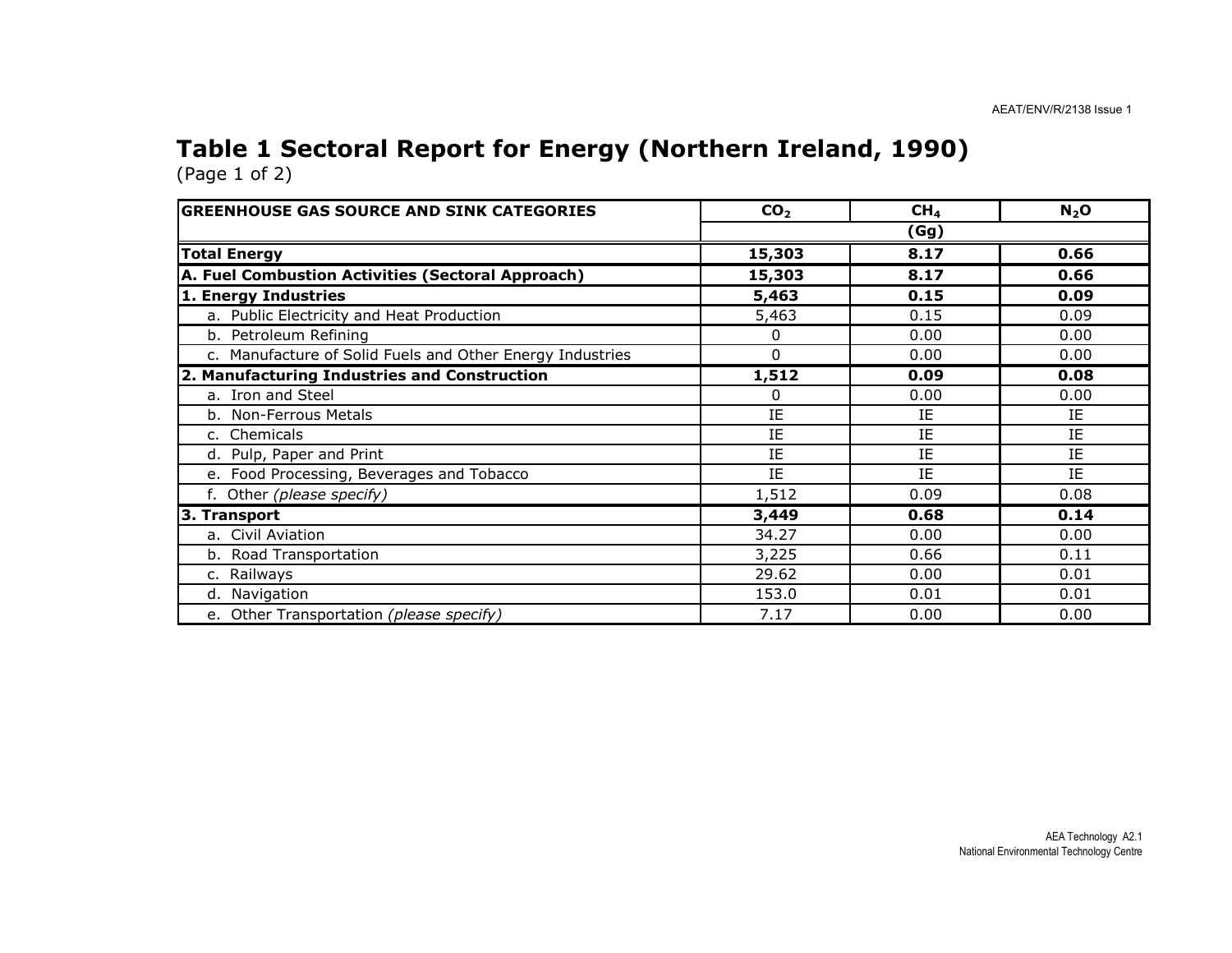#### Table 1 Sectoral Report for Energy (Northern Ireland, 1990) (Page 2 of 2)

| <b>GREENHOUSE GAS SOURCE AND SINK CATEGORIES</b> | CO <sub>2</sub> | CH <sub>4</sub> | $N_2$ O   |  |  |  |
|--------------------------------------------------|-----------------|-----------------|-----------|--|--|--|
|                                                  | (Gg)            |                 |           |  |  |  |
| 4. Other Sectors                                 | 4,787           | 7.24            | 0.36      |  |  |  |
| a. Commercial/Institutional                      | 311             | 0.04            | 0.01      |  |  |  |
| b. Residential                                   | 4,002           | 7.17            | 0.18      |  |  |  |
| c. Agriculture/Forestry/Fisheries                | 474             | 0.03            | 0.17      |  |  |  |
| 5. Other (Military Aircraft and Naval Vessels)   | 92.18           | 0.00            | 0.00      |  |  |  |
| <b>B. Fugitive Emissions from Fuels</b>          | 0.00            | 0.00            | 0.00      |  |  |  |
| 1. Solid Fuels                                   | 0.00            | 0.00            | 0.00      |  |  |  |
| a. Coal Mining                                   | 0.00            | 0.00            | 0.00      |  |  |  |
| b. Solid Fuel Transformation                     | 0.00            | 0.00            | 0.00      |  |  |  |
| c. Other (please specify)                        | <b>NO</b>       | <b>NO</b>       | <b>NO</b> |  |  |  |
| 2. Oil and Natural Gas                           | 0.00            | 0.00            | 0.00      |  |  |  |
| a. Oil                                           | 0.00            | 0.00            | 0.00      |  |  |  |
| b. Natural Gas                                   | 0.00            | 0.00            | NO.       |  |  |  |
| c. Venting and Flaring                           | 0.00            | 0.00            | 0.00      |  |  |  |
| Flaring                                          | 0.00            | 0.00            | 0.00      |  |  |  |
| Venting                                          | 0.00            | 0.00            | <b>NO</b> |  |  |  |
| Memo Items: (2)                                  |                 |                 |           |  |  |  |
| <b>International Bunkers</b>                     | <b>NA</b>       | <b>NA</b>       | <b>NA</b> |  |  |  |
| Aviation                                         | <b>NA</b>       | <b>NA</b>       | <b>NA</b> |  |  |  |
| Marine                                           | <b>NA</b>       | <b>NA</b>       | <b>NA</b> |  |  |  |
| CO <sub>2</sub> Emissions from Biomass           | <b>NE</b>       |                 |           |  |  |  |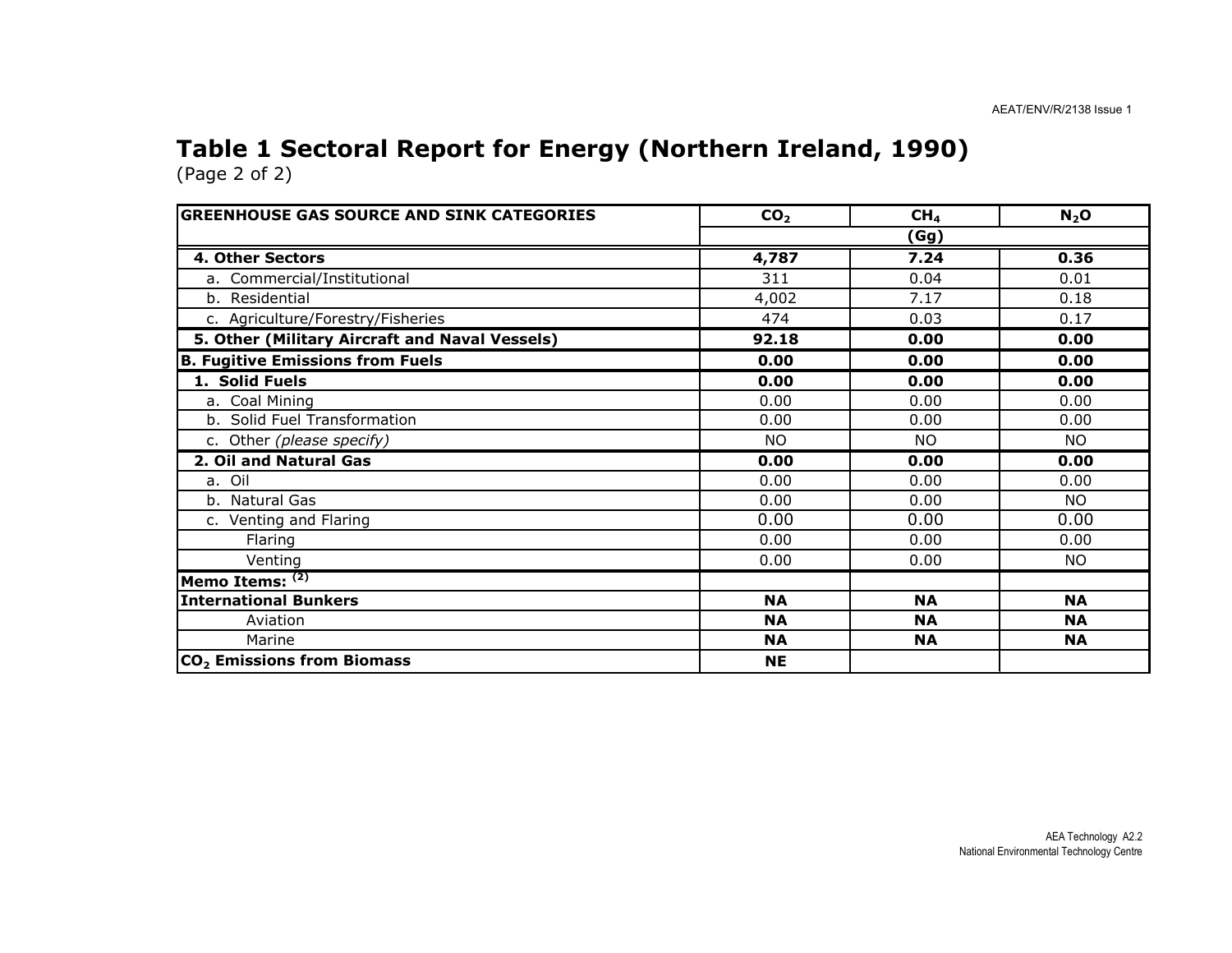# Table 2(I) Sectoral Report for Industrial Processes (Northern Ireland, 1990)

| <b>GREENHOUSE GAS SOURCE AND SINK</b>                        | CO <sub>2</sub> | CH <sub>4</sub> | N <sub>2</sub> O | <b>HFCs</b> | <b>PFCs</b>       | SF <sub>6</sub> |
|--------------------------------------------------------------|-----------------|-----------------|------------------|-------------|-------------------|-----------------|
| <b>CATEGORIES</b>                                            |                 | (Gg)            |                  |             | Gq CO2 Equivalent | Gq              |
| <b>Total Industrial Processes</b>                            | 379.62          | 0.00            | 1.18             | 0.05        | 2.39              | 0.00            |
| A. Mineral Products                                          | 380             | 0.00            | 0.00             | 0.00        | 0.00              | 0.00            |
| 1. Cement Production                                         | 380             | N <sub>O</sub>  | <b>NO</b>        | NO.         | NO.               | NO.             |
| 2. Lime Production                                           | $\Omega$        | <b>NO</b>       | N <sub>O</sub>   | <b>NO</b>   | <b>NO</b>         | <b>NO</b>       |
| 3. Limestone and Dolomite Use                                | $\mathbf 0$     | <b>NO</b>       | <b>NO</b>        | <b>NO</b>   | <b>NO</b>         | <b>NO</b>       |
| 4. Soda Ash Production and Use                               | $\Omega$        | N <sub>O</sub>  | <b>NO</b>        | <b>NO</b>   | <b>NO</b>         | <b>NO</b>       |
| 5. Asphalt Roofing                                           | <b>NE</b>       | N <sub>O</sub>  | <b>NO</b>        | <b>NO</b>   | <b>NO</b>         | <b>NO</b>       |
| 6. Road Paving with Asphalt                                  | <b>NE</b>       | N <sub>O</sub>  | N <sub>O</sub>   | <b>NO</b>   | <b>NO</b>         | <b>NO</b>       |
| 7. Other (fletton bricks)                                    | $\Omega$        | 0.00            | <b>NO</b>        | <b>NO</b>   | <b>NO</b>         | <b>NO</b>       |
| <b>B. Chemical Industry</b>                                  | $\mathbf{0}$    | 0.00            | 1.18             | 0.00        | 0.00              | 0.00            |
| 1. Ammonia Production                                        | $\Omega$        | <b>NE</b>       | <b>NO</b>        | <b>NO</b>   | <b>NO</b>         | <b>NO</b>       |
| 2. Nitric Acid Production                                    | <b>NO</b>       | <b>NO</b>       | 1.18             | <b>NO</b>   | <b>NO</b>         | NO.             |
| 3. Adipic Acid Production                                    | <b>NO</b>       | <b>NO</b>       | 0.00             | NO.         | <b>NO</b>         | NO.             |
| 4. Carbide Production                                        | N <sub>O</sub>  | NO.             | NO.              | NO.         | NO.               | NO.             |
| 5. Other (please specify)                                    | <b>NO</b>       | 0.00            | <b>NO</b>        | <b>NO</b>   | <b>NO</b>         | <b>NO</b>       |
| <b>Metal Production</b>                                      | $\mathbf{0}$    | 0.00            | 0.00             | 0.00        | 0.00              | 0.00            |
| 1. Iron and Steel Production                                 | 0.00            | 0.00            | 0.00             | <b>NO</b>   | <b>NO</b>         | <b>NO</b>       |
| 2. Ferroalloys Production                                    | IE              | <b>NE</b>       | <b>NO</b>        | <b>NO</b>   | <b>NO</b>         | <b>NO</b>       |
| 3. Aluminium Production                                      | 0.00            | <b>NO</b>       | <b>NO</b>        | <b>NO</b>   | 0.00              | <b>NO</b>       |
| 4. SF <sub>6</sub> Used in Aluminium and Magnesium Foundries | <b>NO</b>       | <b>NO</b>       | <b>NO</b>        | <b>NO</b>   | <b>NO</b>         | 0.00            |
| 5. Other (please specify)                                    | <b>NO</b>       | <b>NO</b>       | <b>NO</b>        | <b>NO</b>   | <b>NO</b>         | <b>NO</b>       |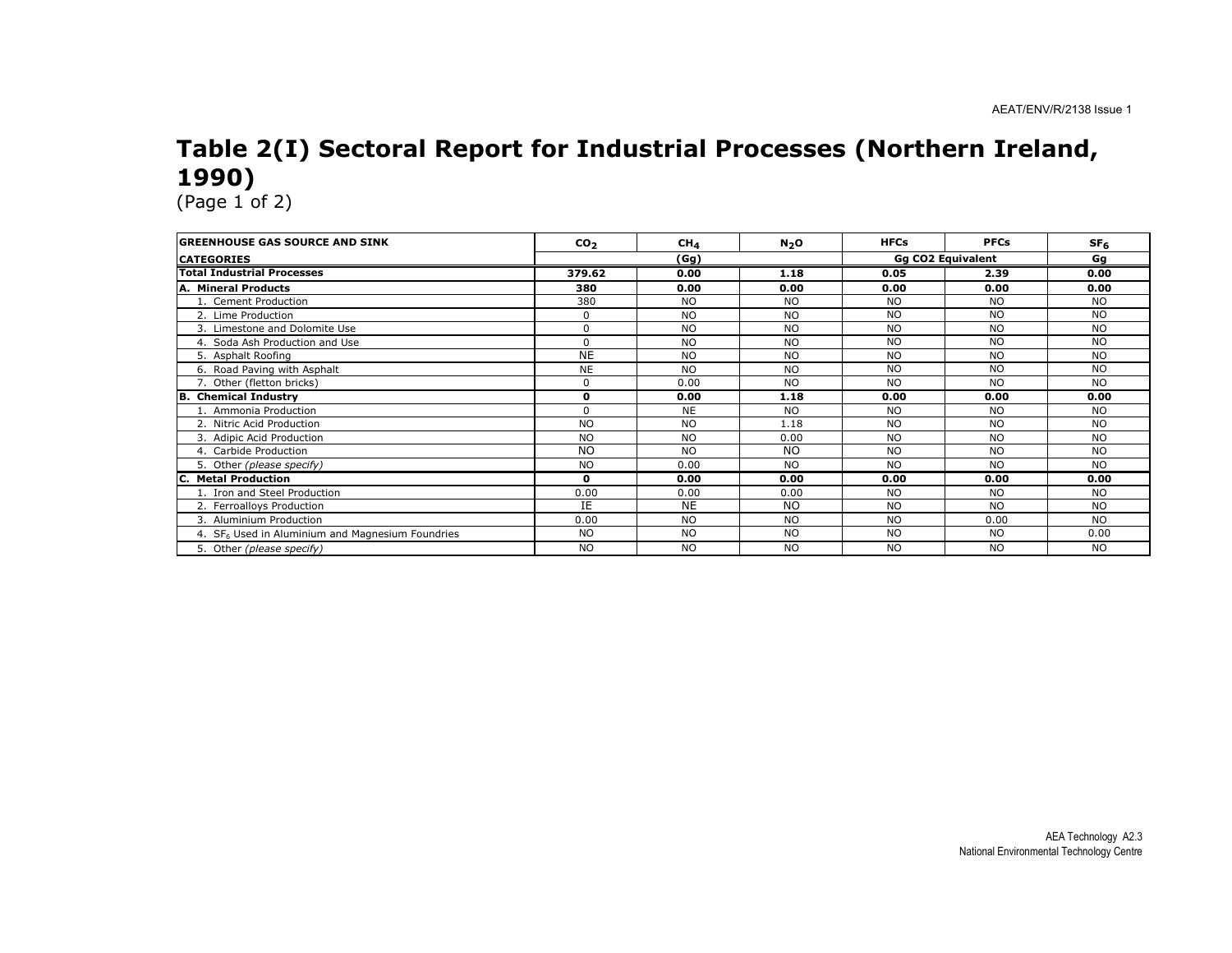## Table 2(I) Sectoral Report for Industrial Processes (Northern Ireland, 1990)

| <b>GREENHOUSE GAS SOURCE AND SINK</b>            | CO <sub>2</sub> | CH <sub>4</sub> | N <sub>2</sub> O | <b>HFCs</b> | <b>PFCs</b>       | SF <sub>6</sub> |  |
|--------------------------------------------------|-----------------|-----------------|------------------|-------------|-------------------|-----------------|--|
| <b>CATEGORIES</b>                                |                 | (Gg)            |                  |             | Gq CO2 Equivalent | Gg              |  |
| D. Other Production                              | 0.00            | 0.00            | 0.00             | 0.00        | 0.00              | 0.00            |  |
| 1. Pulp and Paper                                | <b>NO</b>       | <b>NO</b>       | <b>NO</b>        | <b>NO</b>   | <b>NO</b>         | <b>NO</b>       |  |
| 2. Food and Drink <sup>(2)</sup>                 | IE              | <b>NO</b>       | <b>NO</b>        | <b>NO</b>   | <b>NO</b>         | <b>NO</b>       |  |
| E. Production of Halocarbons and SF <sub>6</sub> | 0.00            |                 |                  | 0.00        | 0.00              | 0.00            |  |
| 1. By-product Emissions                          | <b>NO</b>       | <b>NO</b>       | <b>NO</b>        | 0.00        | <b>NO</b>         | <b>NO</b>       |  |
| 2. Fugitive Emissions                            | <b>NO</b>       | <b>NO</b>       | <b>NO</b>        | 0.00        | 0.00              | <b>NO</b>       |  |
| 3. Other (please specify)                        | <b>NO</b>       | <b>NO</b>       | <b>NO</b>        | <b>NO</b>   | <b>NO</b>         | <b>NO</b>       |  |
| F. Consumption of Halocarbons and $SF6$          | 0.00            | 0.00            | 0.00             | 0.05        | 2.39              | 0.00            |  |
| 1. Refrigeration and Air Conditioning Equipment  | <b>NO</b>       | <b>NO</b>       | <b>NO</b>        | <b>NO</b>   | <b>NO</b>         | <b>NO</b>       |  |
| 2. Foam Blowing                                  | <b>NO</b>       | N <sub>O</sub>  | <b>NO</b>        | <b>NO</b>   | <b>NO</b>         | <b>NO</b>       |  |
| 3. Fire Extinguishers                            | <b>NO</b>       | N <sub>O</sub>  | <b>NO</b>        | <b>NO</b>   | <b>NO</b>         | <b>NO</b>       |  |
| 4. Aerosols/ Metered Dose Inhalers               | <b>NO</b>       | N <sub>O</sub>  | <b>NO</b>        | 0.05        | <b>NO</b>         | <b>NO</b>       |  |
| 5. Solvents                                      | <b>NO</b>       | N <sub>O</sub>  | <b>NO</b>        | <b>NO</b>   | <b>NO</b>         | <b>NO</b>       |  |
| Semiconductor Manufacture<br>6.                  | <b>NO</b>       | <b>NO</b>       | <b>NO</b>        | <b>NO</b>   | <b>NO</b>         | <b>NO</b>       |  |
| 7. Electrical Equipment                          | <b>NO</b>       | <b>NO</b>       | <b>NO</b>        | <b>NO</b>   | <b>NO</b>         | <b>NO</b>       |  |
| 8. Other (please specify)                        | <b>NO</b>       | <b>NO</b>       | <b>NO</b>        | <b>NO</b>   | 2.39              | 0.00            |  |
| G. Other (please specify)                        | 0.00            | 0.00            | 0.00             |             |                   |                 |  |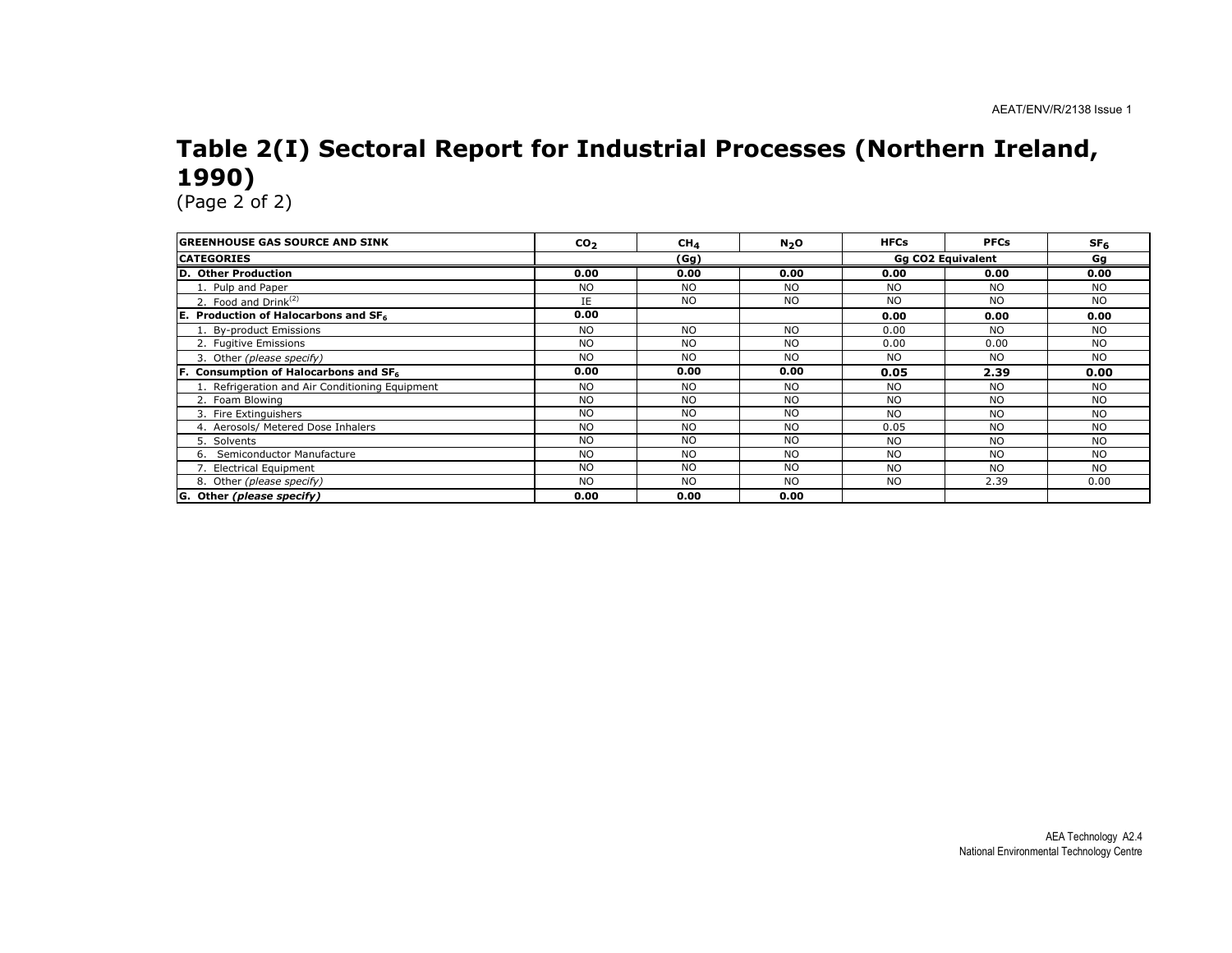#### Table 4 Sectoral Report for Agriculture (Northern Ireland, 1990) (Page 1 of 2)

| <b>GREENHOUSE GAS SOURCE AND SINK</b> | CH <sub>4</sub> | $N_2$ O   |
|---------------------------------------|-----------------|-----------|
| <b>CATEGORIES</b>                     |                 | (Gg)      |
| <b>Total Agriculture</b>              | 111.13          | 8.03      |
| <b>A. Enteric Fermentation</b>        | 96.15           | 0.00      |
| 1.<br>Cattle                          | 81.57           | <b>NO</b> |
| 2.<br><b>Buffalo</b>                  | NO.             | <b>NO</b> |
| 3.<br>Sheep                           | 13.37           | <b>NO</b> |
| 4.<br>Goats                           | 0.04            | <b>NO</b> |
| 5.<br>Camels and Llamas               | N <sub>O</sub>  | <b>NO</b> |
| 6.<br>Horses                          | 0.14            | <b>NO</b> |
| 7.<br>Mules and Asses                 | <b>NO</b>       | <b>NO</b> |
| 8.<br>Swine                           | 1.03            | <b>NO</b> |
| 9.<br>Poultry                         | $\mathbf 0$     | <b>NO</b> |
| 10. Other (Deer)                      | 0.01            | <b>NO</b> |
| <b>Manure Management</b><br>В.        | 14.92           | 0.58      |
| Cattle<br>1.                          | 11.66           | 0.00      |
| 2.<br><b>Buffalo</b>                  | <b>NO</b>       | <b>NO</b> |
| 3.<br>Sheep                           | 0.32            | 0.00      |
| Goats<br>4.                           | 0.00            | 0.00      |
| 5.<br><b>Camels and Llamas</b>        | <b>NO</b>       | <b>NO</b> |
| 6.<br>Horses                          | 0.01            | 0.00      |
| Mules and Asses<br>7.                 | NO.             | <b>NO</b> |
| Swine<br>8.                           | 2.06            | 0.00      |
| 9.<br>Poultry                         | 0.87            | 0.00      |
| 9a. Deer                              | 0.00            | 0.00      |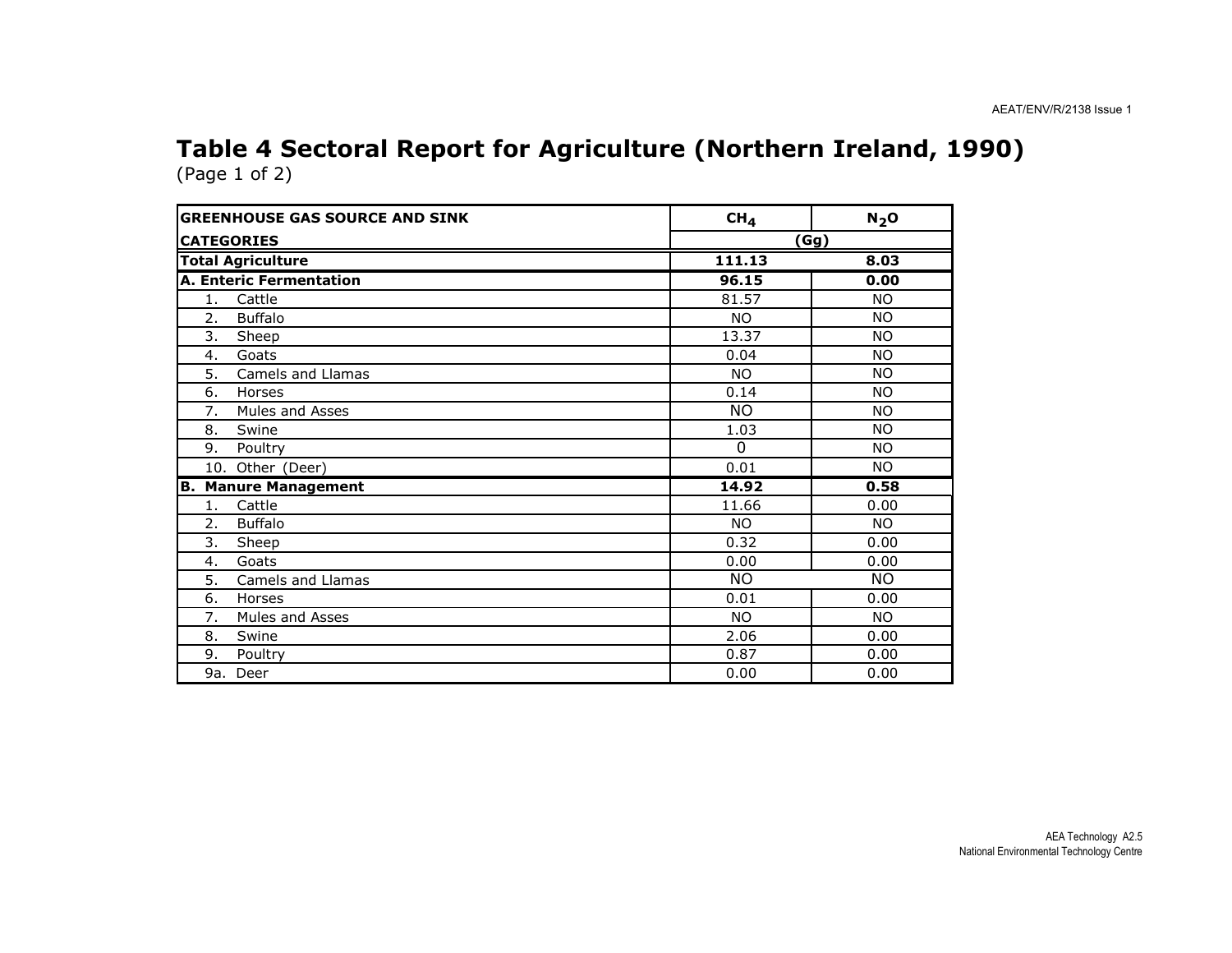#### Table 4 Sectoral Report for Agriculture (Northern Ireland, 1990) (Page 2 of 2)

| <b>GREENHOUSE GAS SOURCE AND SINK</b>     | CH <sub>4</sub> | N <sub>2</sub> O |  |  |
|-------------------------------------------|-----------------|------------------|--|--|
| <b>CATEGORIES</b>                         | (Gg)            |                  |  |  |
| <b>B. Manure Management (continued)</b>   |                 |                  |  |  |
| 10. Anaerobic Lagoons                     |                 | NO.              |  |  |
| 11. Liquid Systems                        |                 | 0.02             |  |  |
| 12. Solid Storage and Dry Lot             |                 | 0.52             |  |  |
| 13. Other (Poultry Litter, Stables etc)   |                 | 0.05             |  |  |
|                                           |                 |                  |  |  |
| <b>C. Rice Cultivation</b>                | <b>NO</b>       | <b>NO</b>        |  |  |
| D. Agricultural Soils <sup>(1)</sup>      | <b>NE</b>       | 7.44             |  |  |
| <b>E. Prescribed Burning of Savannas</b>  | <b>NO</b>       | <b>NO</b>        |  |  |
| F. Field Burning of Agricultural Residues | 0.06            | 0.00             |  |  |
| 1. Cereals                                | 0.06            | 0.00             |  |  |
| 2. Pulse                                  | <b>NO</b>       | NO.              |  |  |
| 3. Tuber and Root                         | NO.             | <b>NO</b>        |  |  |
| 4. Sugar Cane                             | NO.             | NO.              |  |  |
| 5. Other (Linseed)                        | 0.00            | 0.00             |  |  |
| <b>Other</b><br>G.                        | 0.00            | 0.00             |  |  |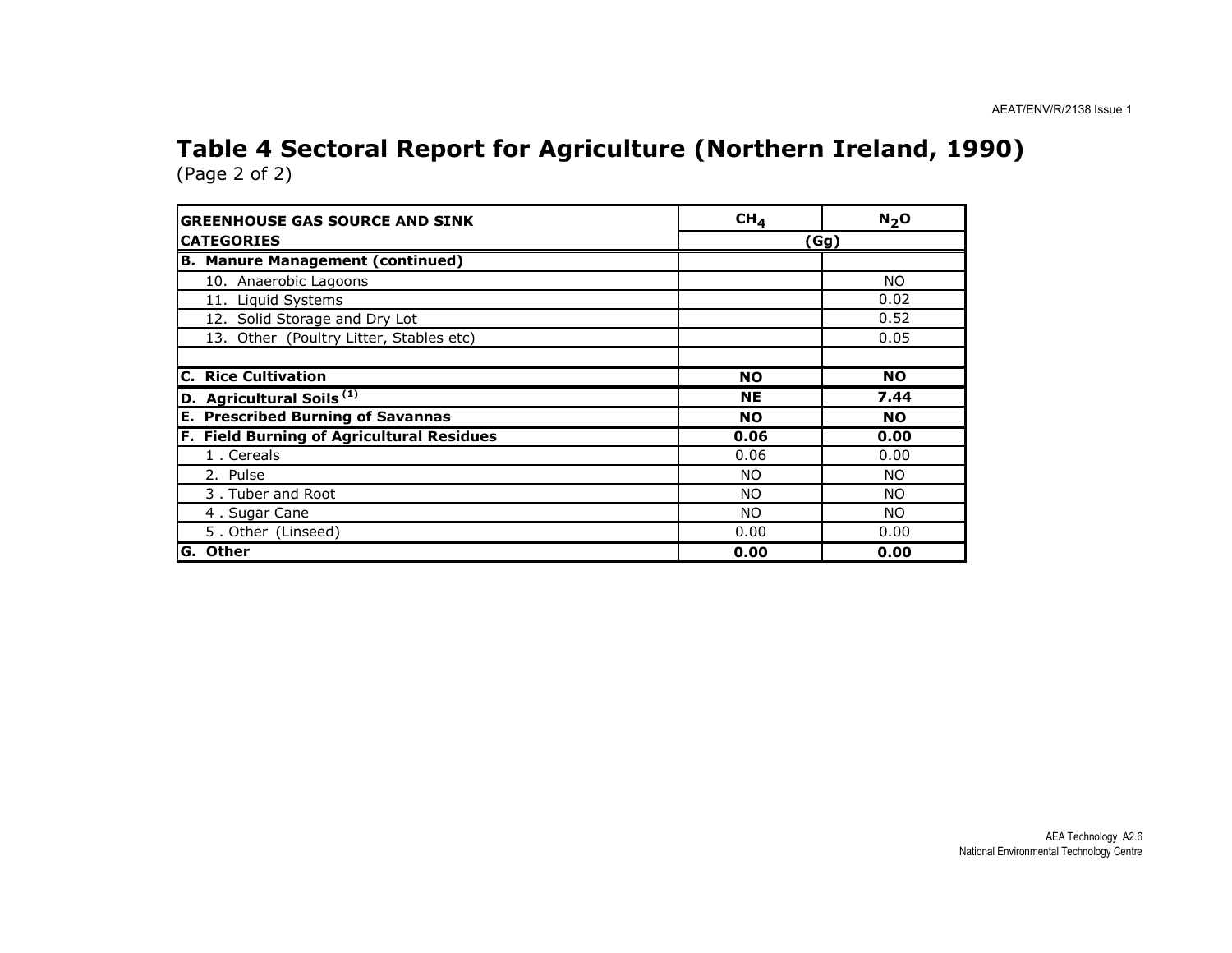#### Table 5 Sectoral Report for Land Use Change and Forestry (Northern Ireland, 1990)

| <b>IGREENHOUSE GAS SOURCE AND SINK</b> | CO <sub>2</sub> | CH <sub>4</sub> | N <sub>2</sub> O |
|----------------------------------------|-----------------|-----------------|------------------|
| <b>ICATEGORIES</b>                     |                 | (Gg)            |                  |
| 5. Land-Use Change and Forestry        | $-44.51$        | 0.00            | 0.00             |
| A. Forest Land                         | $-743.9$        |                 |                  |
| B. Cropland                            | 1256            |                 |                  |
| C. Grassland                           | $-1081$         | 0.00            | 0.00             |
| D. Wetlands                            | 0.00            |                 |                  |
| E. Settlements                         | 569.3           | 0.00            | 0.00             |
| F. Other land                          | 0.00            |                 |                  |
| G. Other activities                    | $-44.87$        |                 |                  |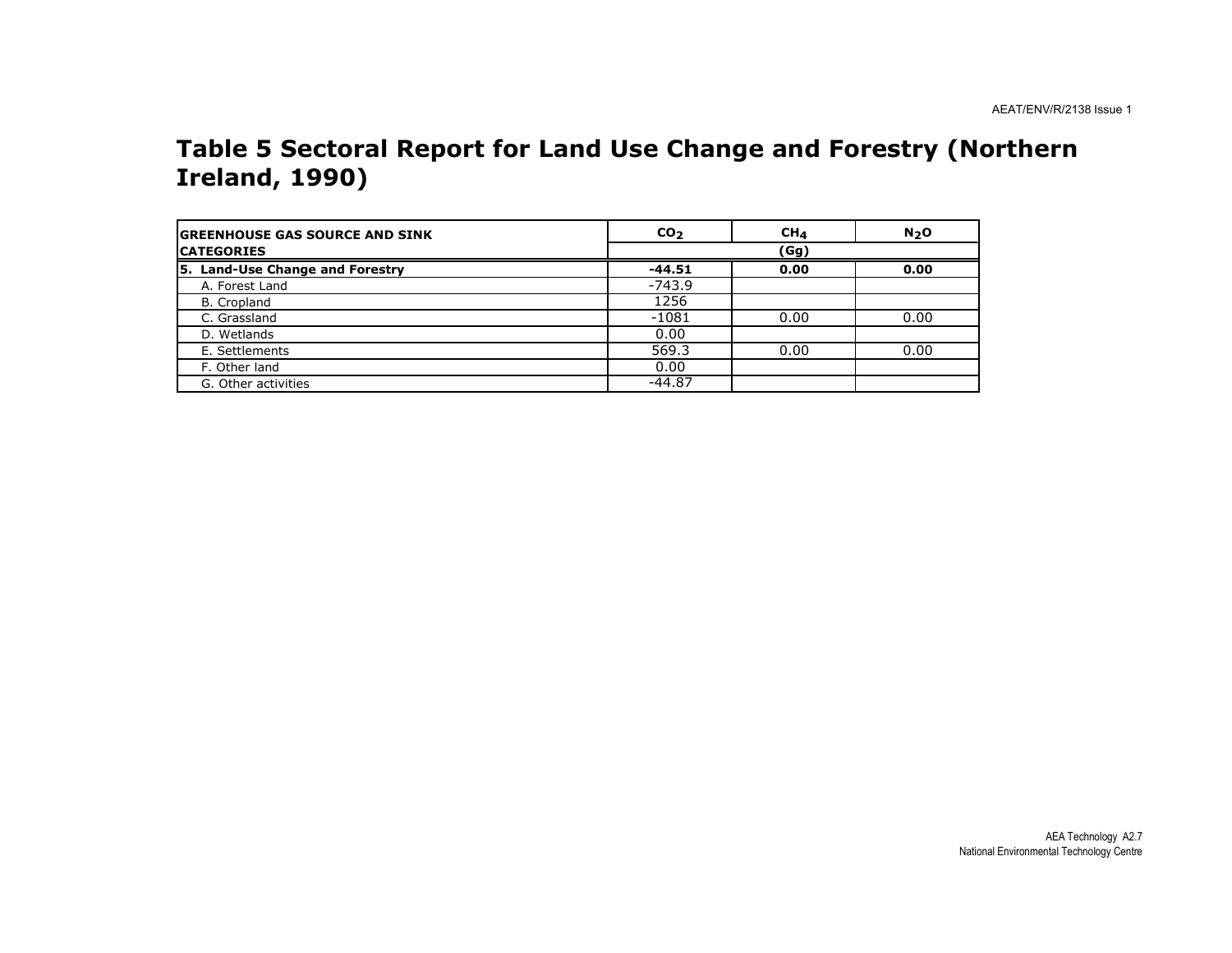## Table 6 Sectoral Report for Waste (Northern Ireland, 1990)

| <b>GREENHOUSE GAS SOURCE AND SINK CATEGORIES</b> | CO <sub>2</sub> | CH <sub>4</sub> | N <sub>2</sub> O |
|--------------------------------------------------|-----------------|-----------------|------------------|
|                                                  |                 | (Gg)            |                  |
| <b>Total Waste</b>                               | 8.16            | 23.39           | 0.09             |
| A. Solid Waste Disposal on Land                  | 0.00            | 22.45           | 0.00             |
| 1. Managed Waste Disposal on Land                | 0.00            | 22.45           | 0.00             |
| 2. Unmanaged Waste Disposal Sites                |                 |                 |                  |
| 3. Other (please specify)                        |                 |                 |                  |
|                                                  |                 |                 |                  |
| <b>B. Wastewater Handling</b>                    |                 | 0.93            | 0.09             |
| 1. Industrial Wastewater                         |                 |                 |                  |
| 2. Domestic and Commercial Wastewater            | 0.00            | 0.93            | 0.09             |
| 3. Other (please specify)                        |                 |                 |                  |
|                                                  |                 |                 |                  |
| <b>C.</b> Waste Incineration                     | 8.16            | 0.00            | 0.00             |
| D. Other (please specify)                        |                 |                 |                  |
|                                                  |                 |                 |                  |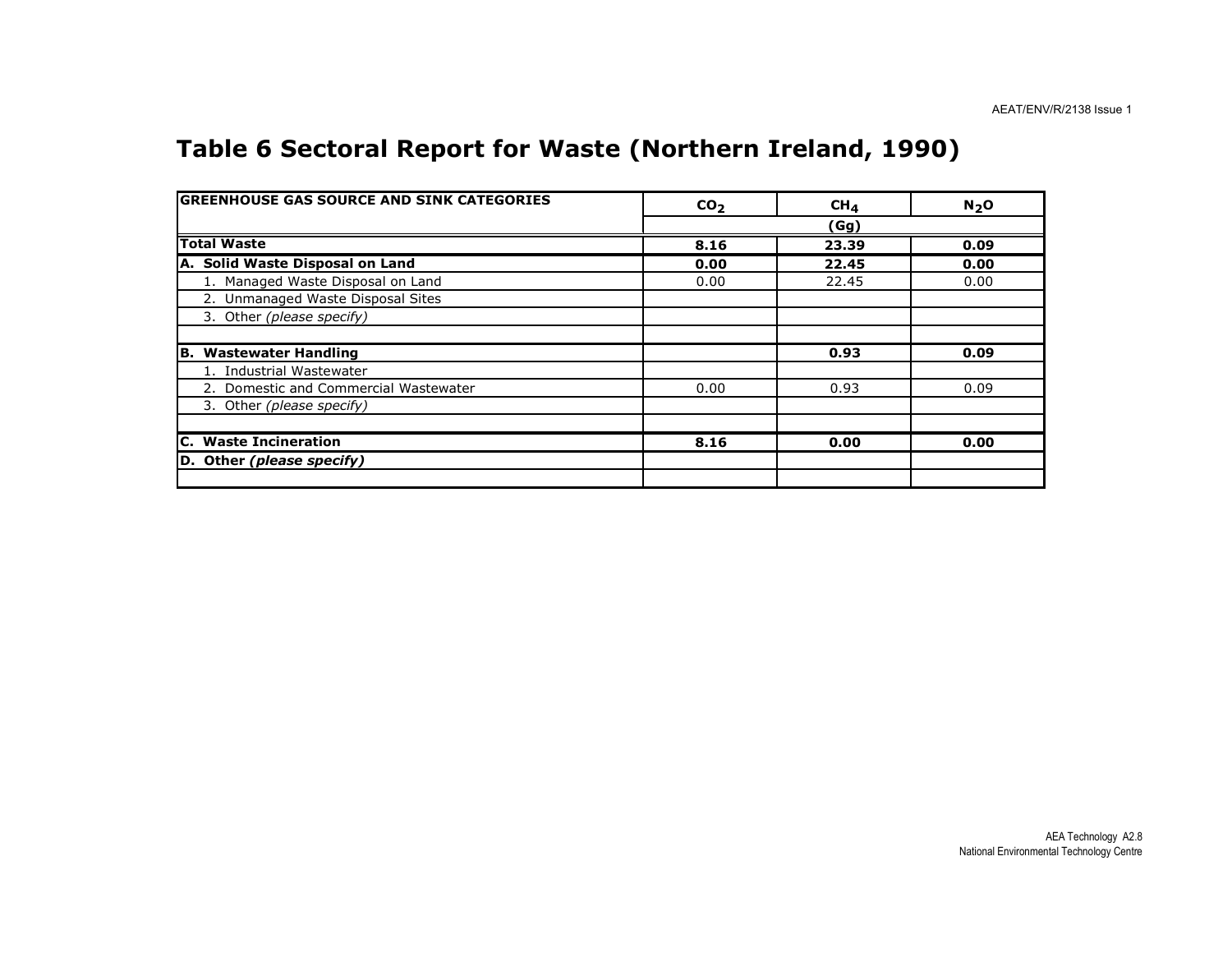### Table 7A Summary Report for National Greenhouse Gas Inventories (Northern Ireland, 1990)

| IGREENHOUSE GAS SOURCE AND SINK              | CO <sub>2</sub> | CH <sub>4</sub> | N <sub>2</sub> O | <b>HFCs</b> | <b>PFCs</b>           | SF <sub>6</sub> |
|----------------------------------------------|-----------------|-----------------|------------------|-------------|-----------------------|-----------------|
| <b>CATEGORIES</b>                            |                 | (Gg)            |                  |             | $CO2$ equivalent (Gg) | Gg              |
| <b>Total National Emissions and Removals</b> | 15,691          | 142.69          | 9.96             | 0.05        | 2.39                  | 0.00            |
| 1. Energy                                    | 15,303          | 8.17            | 0.66             | 0.00        | 0.00                  | 0.00            |
| A. Fuel Combustion                           | 15,303          | 8.17            | 0.66             |             |                       |                 |
| 1. Energy Industries                         | 5,463           | 0.15            | 0.09             |             |                       |                 |
| 2. Manufacturing Industries and Construction | 1,512           | 0.09            | 0.08             |             |                       |                 |
| 3. Transport                                 | 3,449           | 0.68            | 0.14             |             |                       |                 |
| 4. Other Sectors                             | 4,787           | 7.24            | 0.36             |             |                       |                 |
| 5. Other                                     | 92              | 0.00            | 0.00             |             |                       |                 |
| B. Fugitive Emissions from Fuels             | 0.00            | 0.00            | 0.00             |             |                       |                 |
| 1. Solid Fuels                               | 0.00            | 0.00            | 0.00             |             |                       |                 |
| 2. Oil and Natural Gas                       | 0.00            | 0.00            | 0.00             |             |                       |                 |
| <b>Industrial Processes</b>                  | 379.6           | 0.00            | 1.18             | 0.05        | 2.39                  | 0.00            |
| A. Mineral Products                          | 379.6           | 0.00            | 0.00             | 0.00        | 0.00                  | 0.00            |
| <b>B.</b> Chemical Industry                  | 0.00            | 0.00            | 1.18             | 0.00        | 0.00                  | 0.00            |
| C. Metal Production                          | 0.00            | 0.00            | 0.00             | 0.00        | 0.00                  | 0.00            |
| D. Other Production <sup>(3)</sup>           | 0.00            | 0.00            | 0.00             | 0.00        | 0.00                  | 0.00            |
| E. Production of Halocarbons and SF6         | 0.00            | 0.00            | 0.00             | 0.00        | 0.00                  | 0.00            |
| F. Consumption of Halocarbons and SF6        | 0.00            | 0.00            | 0.00             | 0.05        | 2.39                  | 0.00            |
| G. Other                                     | 0.00            | 0.00            | 0.00             | 0.00        | 0.00                  | 0.00            |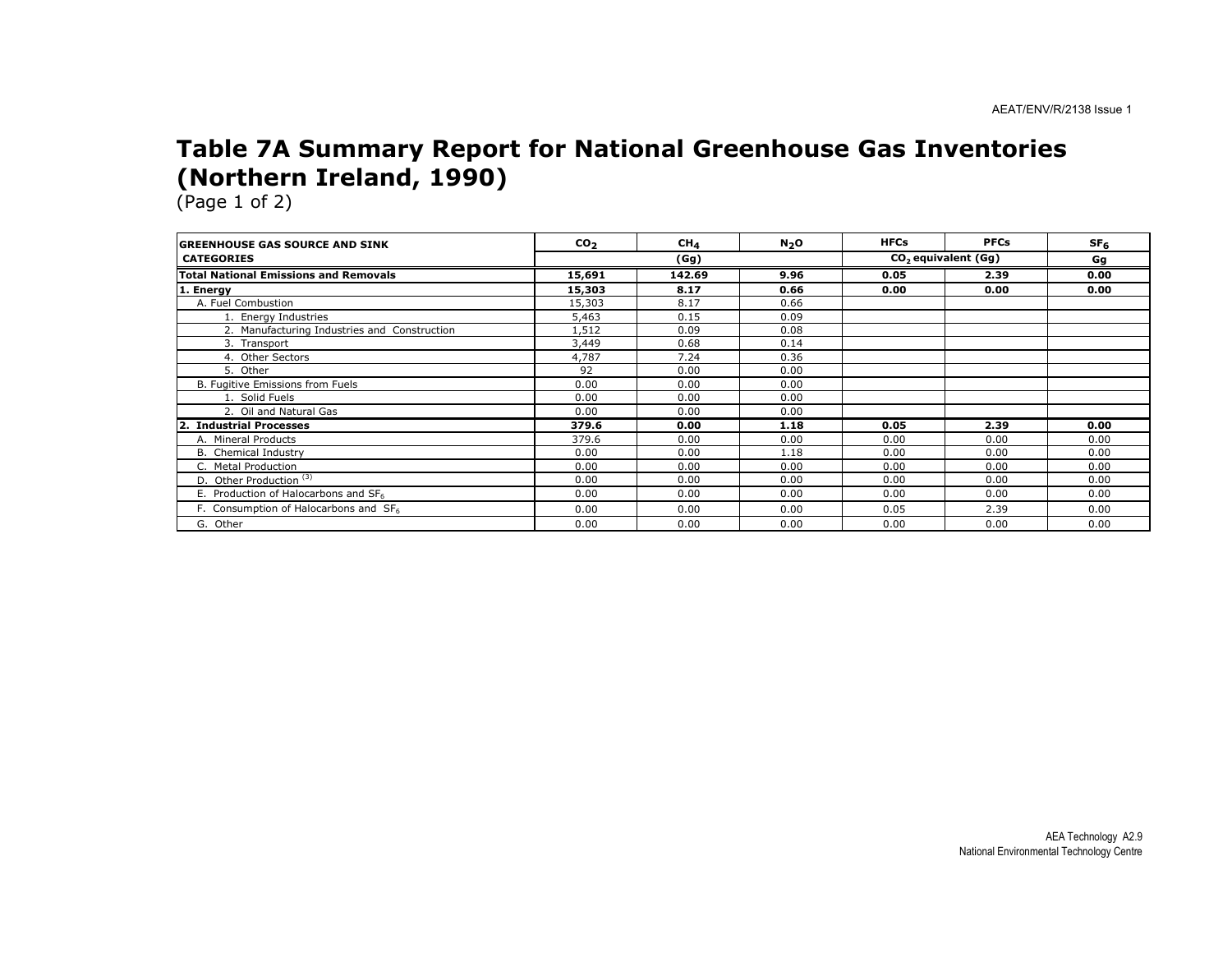### Table 7A Summary Report for National Greenhouse Gas Inventories (Northern Ireland, 1990)

| <b>GREENHOUSE GAS SOURCE AND SINK</b>     | CO <sub>2</sub> | CH <sub>4</sub> | N <sub>2</sub> O | <b>HFCs</b> | <b>PFCs</b>           | SF <sub>6</sub> |
|-------------------------------------------|-----------------|-----------------|------------------|-------------|-----------------------|-----------------|
| <b>CATEGORIES</b>                         |                 | (Gg)            |                  |             | $CO2$ equivalent (Gg) | (Gg)            |
| 3. Solvent and Other Product Use          | 0.00            | 0.00            | 0.00             | 0.00        | 0.00                  | 0.00            |
| 4. Agriculture                            | 0.00            | 111.13          | 8.03             | 0.00        | 0.00                  | 0.00            |
| A. Enteric Fermentation                   |                 | 96.15           | 0.00             |             |                       |                 |
| B. Manure Management                      |                 | 14.92           | 0.58             |             |                       |                 |
| C. Rice Cultivation                       |                 | <b>NO</b>       | <b>NO</b>        |             |                       |                 |
| D. Agricultural Soils                     |                 | <b>NE</b>       | 7.44             |             |                       |                 |
| E. Prescribed Burning of Savannas         |                 | <b>NO</b>       | <b>NO</b>        |             |                       |                 |
| F. Field Burning of Agricultural Residues |                 | 0.06            | 0.00             |             |                       |                 |
| G. Other                                  |                 | 0.00            | 0.00             |             |                       |                 |
| <b>Land-Use Change and Forestry</b>       | $-44.51$        | 0.00            | 0.00             | 0.00        | 0.00                  | 0.00            |
| A. Forest Land                            | $-743.90$       |                 |                  |             |                       |                 |
| <b>B.</b> Cropland                        | 1,255.71        |                 |                  |             |                       |                 |
| C. Grassland                              | $-1,080.77$     | 0.00            | 0.00             |             |                       |                 |
| D. Wetlands                               | 0.00            |                 |                  |             |                       |                 |
| E. Settlements                            | 569.32          | 0.00            | 0.00             |             |                       |                 |
| F. Other land                             | 0.00            |                 |                  |             |                       |                 |
| G. Other activities                       | $-44.87$        | 0.00            |                  |             |                       |                 |
| Waste<br>16.                              | 8.16            | 23.39           | 0.09             | 0.00        | 0.00                  | 0.00            |
| A. Solid Waste Disposal on Land           | 0.00            | 22.45           | 0.00             |             |                       |                 |
| B. Wastewater Handling                    | 0.00            | 0.93            | 0.09             |             |                       |                 |
| C. Waste Incineration                     | 8.16            | 0.00            | 0.00             |             |                       |                 |
| D. Other                                  |                 |                 |                  |             |                       |                 |
| Other (please specify)                    | 44.94           |                 |                  |             |                       |                 |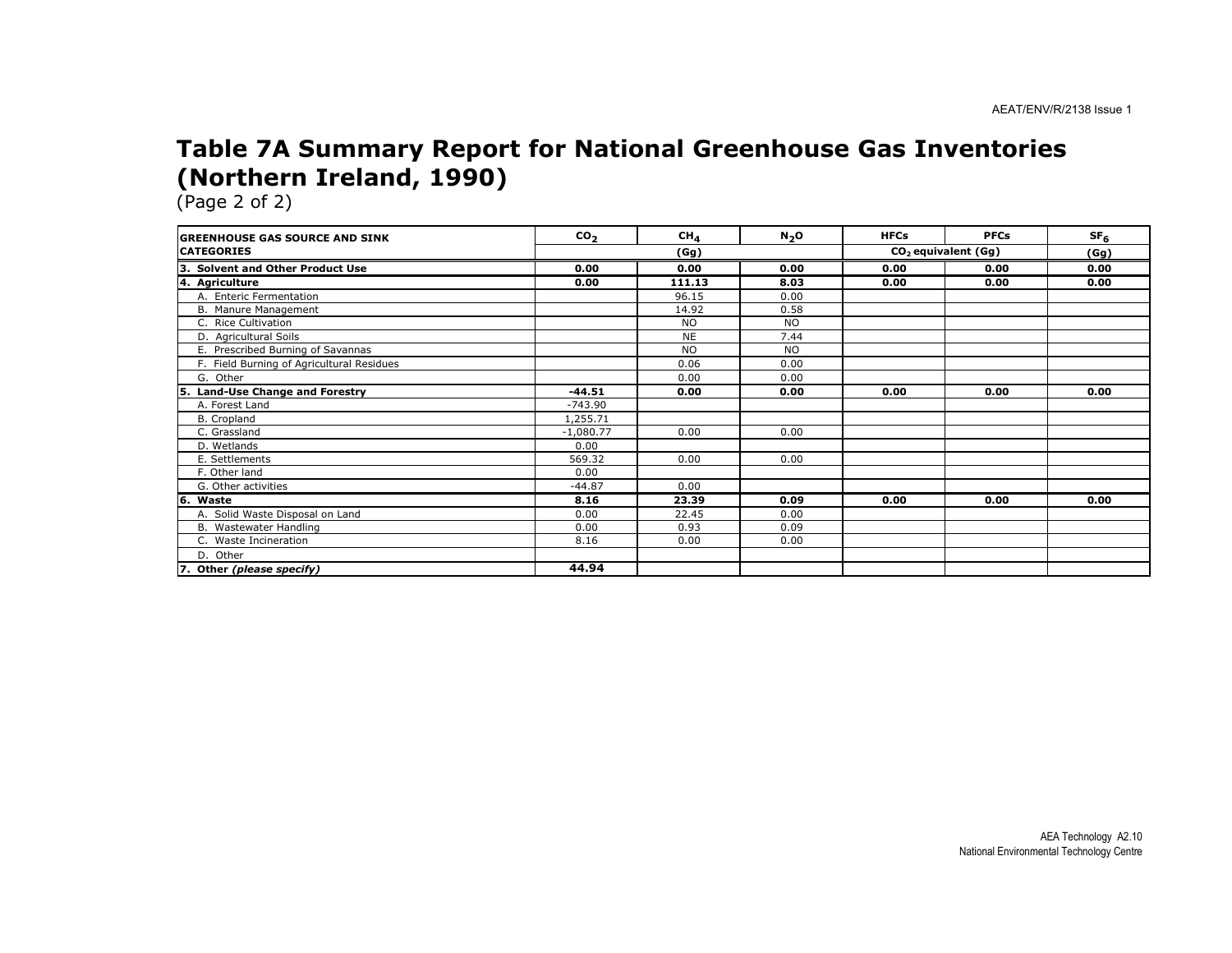### Table 7A Summary Report for National Greenhouse Gas Inventories (Northern Ireland, 1995)

| <b>IGREENHOUSE GAS SOURCE AND SINK</b>            | CO <sub>2</sub> | CH <sub>4</sub> | $N2$ O | <b>HFCs</b> | <b>PFCs</b>                     | SF <sub>6</sub> |
|---------------------------------------------------|-----------------|-----------------|--------|-------------|---------------------------------|-----------------|
| <b>CATEGORIES</b>                                 |                 | (Gg)            |        |             | CO <sub>2</sub> equivalent (Gq) | Gg              |
| <b>Total National Emissions and Removals</b>      | 16735.97        | 143.12          | 10.63  | 39.72       | 0.87                            | 0.00            |
| 1. Energy                                         | 16498.38        | 4.16            | 0.88   | 0.00        | 0.00                            | 0.00            |
| A. Fuel Combustion                                | 16498.38        | 4.16            | 0.88   |             |                                 |                 |
| 1. Energy Industries                              | 6805.46         | 0.15            | 0.13   |             |                                 |                 |
| 2. Manufacturing Industries and Construction      | 1366.41         | 0.08            | 0.09   |             |                                 |                 |
| 3. Transport                                      | 3725.74         | 0.53            | 0.31   |             |                                 |                 |
| 4. Other Sectors                                  | 4532.99         | 3.40            | 0.34   |             |                                 |                 |
| 5. Other                                          | 67.78           | 0.00            | 0.00   |             |                                 |                 |
| B. Fugitive Emissions from Fuels                  | 0.00            | 0.00            | 0.00   |             |                                 |                 |
| 1. Solid Fuels                                    | 0.00            | 0.00            | 0.00   |             |                                 |                 |
| 2. Oil and Natural Gas                            | 0.00            | 0.00            | 0.00   |             |                                 |                 |
| 2. Industrial Processes                           | 327.04          | 0.00            | 1.54   | 39.72       | 0.87                            | 0.00            |
| A. Mineral Products                               | 327.04          | 0.00            | 0.00   | 0.00        | 0.00                            | 0.00            |
| B. Chemical Industry                              | 0.00            | 0.00            | 1.54   | 0.00        | 0.00                            | 0.00            |
| C. Metal Production                               | 0.00            | 0.00            | 0.00   | 0.00        | 0.00                            | 0.00            |
| D. Other Production <sup>(3)</sup>                |                 |                 |        |             |                                 |                 |
| E. Production of Halocarbons and SF6              | 0.00            | 0.00            | 0.00   | 0.00        | 0.00                            | 0.00            |
| F. Consumption of Halocarbons and SF <sub>6</sub> | 0.00            | 0.00            | 0.00   | 39.72       | 0.87                            | 0.00            |
| G. Other                                          |                 |                 |        |             |                                 |                 |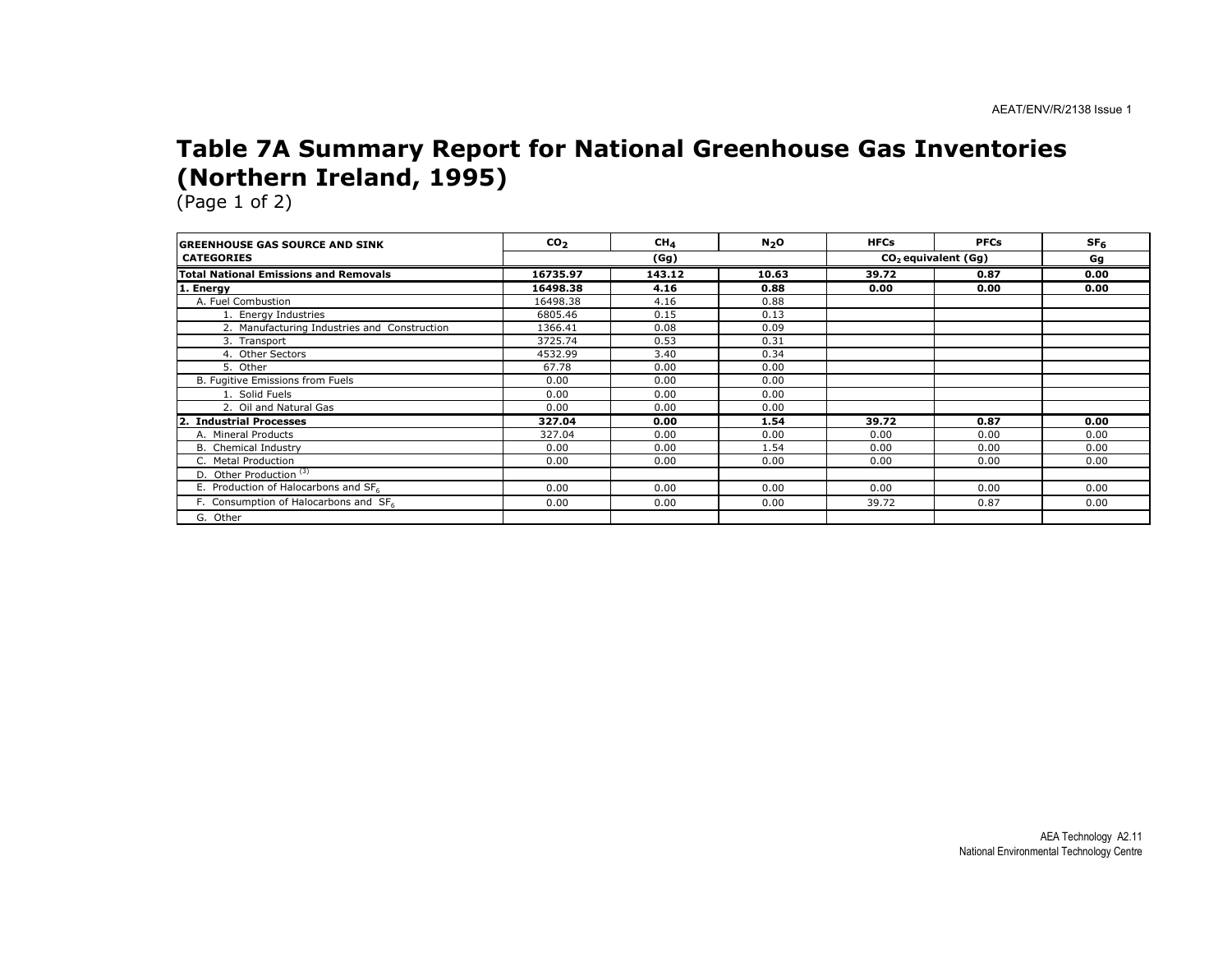### Table 7A Summary Report for National Greenhouse Gas Inventories (Northern Ireland, 1995)

| <b>IGREENHOUSE GAS SOURCE AND SINK</b>    | CO <sub>2</sub> | CH <sub>4</sub> | N <sub>2</sub> O | <b>HFCs</b> | <b>PFCs</b>           | SF <sub>6</sub> |
|-------------------------------------------|-----------------|-----------------|------------------|-------------|-----------------------|-----------------|
| <b>CATEGORIES</b>                         |                 | (Gg)            |                  |             | $CO2$ equivalent (Gg) | (Gg)            |
| 3. Solvent and Other Product Use          | 0.00            | 0.00            | 0.00             | 0.00        | 0.00                  | 0.00            |
| 4. Agriculture                            | 0.00            | 115.66          | 8.12             | 0.00        | 0.00                  | 0.00            |
| A. Enteric Fermentation                   |                 | 100.11          | 0.00             |             |                       |                 |
| B. Manure Management                      |                 | 15.54           | 0.60             |             |                       |                 |
| C. Rice Cultivation                       |                 | <b>NO</b>       | <b>NO</b>        |             |                       |                 |
| D. Agricultural Soils                     |                 | 0.00            | 7.52             |             |                       |                 |
| E. Prescribed Burning of Savannas         |                 | <b>NO</b>       | <b>NO</b>        |             |                       |                 |
| F. Field Burning of Agricultural Residues |                 | 0.00            | 0.00             |             |                       |                 |
| G. Other                                  |                 | <b>NO</b>       | NO.              |             |                       |                 |
| Land-Use Change and Forestry<br>5.        | $-145.81$       | 0.00            | 0.00             | 0.00        | 0.00                  | 0.00            |
| A. Forest Land                            | $-722.71$       |                 |                  |             |                       |                 |
| B. Cropland                               | 1196.47         |                 |                  |             |                       |                 |
| C. Grassland                              | $-1115.62$      | 0.00            | 0.00             |             |                       |                 |
| D. Wetlands                               | 0.00            |                 |                  |             |                       |                 |
| E. Settlements                            | 568.28          | 0.00            | 0.00             |             |                       |                 |
| F. Other land                             | 0.00            |                 |                  |             |                       |                 |
| G. Other activities                       | $-72.24$        |                 |                  |             |                       |                 |
| l6.<br>Waste                              | 6.43            | 23.30           | 0.10             | 0.00        | 0.00                  | 0.00            |
| A. Solid Waste Disposal on Land           | 0.00            | 22.32           | 0.00             |             |                       |                 |
| B. Wastewater Handling                    | 0.00            | 0.98            | 0.10             |             |                       |                 |
| C. Waste Incineration                     | 6.43            | 0.00            | 0.00             |             |                       |                 |
| D. Other                                  |                 |                 |                  |             |                       |                 |
| 7. Other (please specify)                 | 49.94           | 0.00            | 0.00             |             |                       |                 |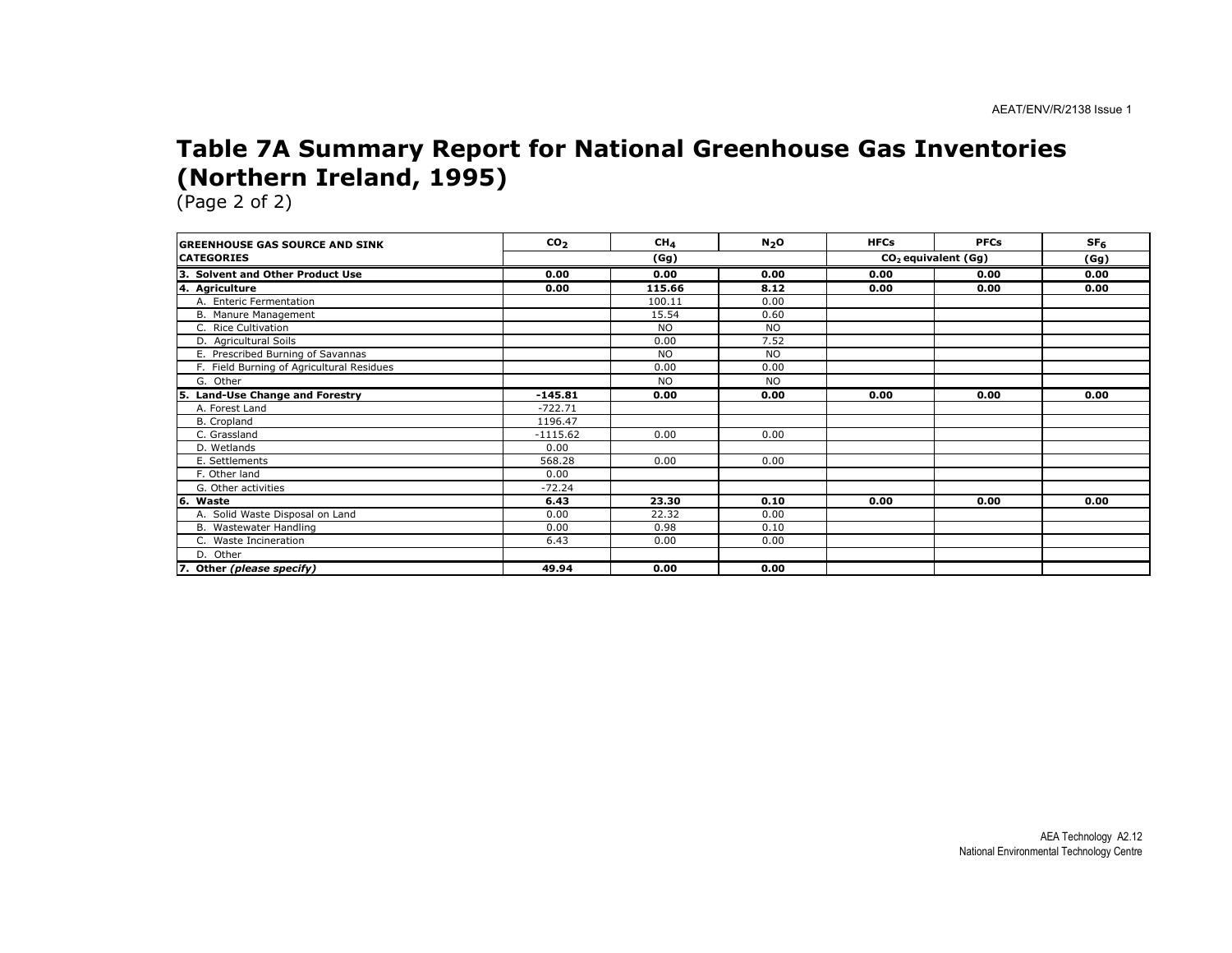### Table 7A Summary Report for National Greenhouse Gas Inventories (Northern Ireland, 1998)

| <b>IGREENHOUSE GAS SOURCE AND SINK</b>       | CO <sub>2</sub> | CH <sub>4</sub> | $N_2$ O | <b>HFCs</b> | <b>PFCs</b>           | SF <sub>6</sub> |
|----------------------------------------------|-----------------|-----------------|---------|-------------|-----------------------|-----------------|
| <b>CATEGORIES</b>                            |                 | (Gg)            |         |             | $CO2$ equivalent (Gg) |                 |
| <b>Total National Emissions and Removals</b> | 16264.46        | 147.31          | 11.07   | 131.95      | 0.66                  | 0.00            |
| 1. Energy                                    | 16036.79        | 4.19            | 0.93    | 0.00        | 0.00                  | 0.00            |
| A. Fuel Combustion                           | 16036.79        | 4.19            | 0.93    |             |                       |                 |
| 1. Energy Industries                         | 6062.98         | 0.09            | 0.10    |             |                       |                 |
| 2. Manufacturing Industries and Construction | 2066.70         | 0.11            | 0.10    |             |                       |                 |
| 3. Transport                                 | 3944.53         | 0.41            | 0.44    |             |                       |                 |
| 4. Other Sectors                             | 3906.87         | 3.57            | 0.29    |             |                       |                 |
| 5. Other                                     | 55.71           | 0.00            | 0.00    |             |                       |                 |
| B. Fugitive Emissions from Fuels             | 0.00            | 0.00            | 0.00    |             |                       |                 |
| 1. Solid Fuels                               | 0.00            | 0.00            | 0.00    |             |                       |                 |
| 2. Oil and Natural Gas                       | 0.00            | 0.00            | 0.00    |             |                       |                 |
| 2. Industrial Processes                      | 397.53          | 0.00            | 1.36    | 131.95      | 0.66                  | 0.00            |
| A. Mineral Products                          | 397.53          | 0.00            | 0.00    | 0.00        | 0.00                  | 0.00            |
| B. Chemical Industry                         | 0.00            | 0.00            | 1.36    | 0.00        | 0.00                  | 0.00            |
| C. Metal Production                          | 0.00            | 0.00            | 0.00    | 0.00        | 0.00                  | 0.00            |
| D. Other Production <sup>(3)</sup>           |                 |                 |         |             |                       |                 |
| E. Production of Halocarbons and SF6         | 0.00            | 0.00            | 0.00    | 0.00        | 0.00                  | 0.00            |
| F. Consumption of Halocarbons and SF6        | 0.00            | 0.00            | 0.00    | 131.95      | 0.66                  | 0.00            |
| G. Other                                     |                 |                 |         |             |                       |                 |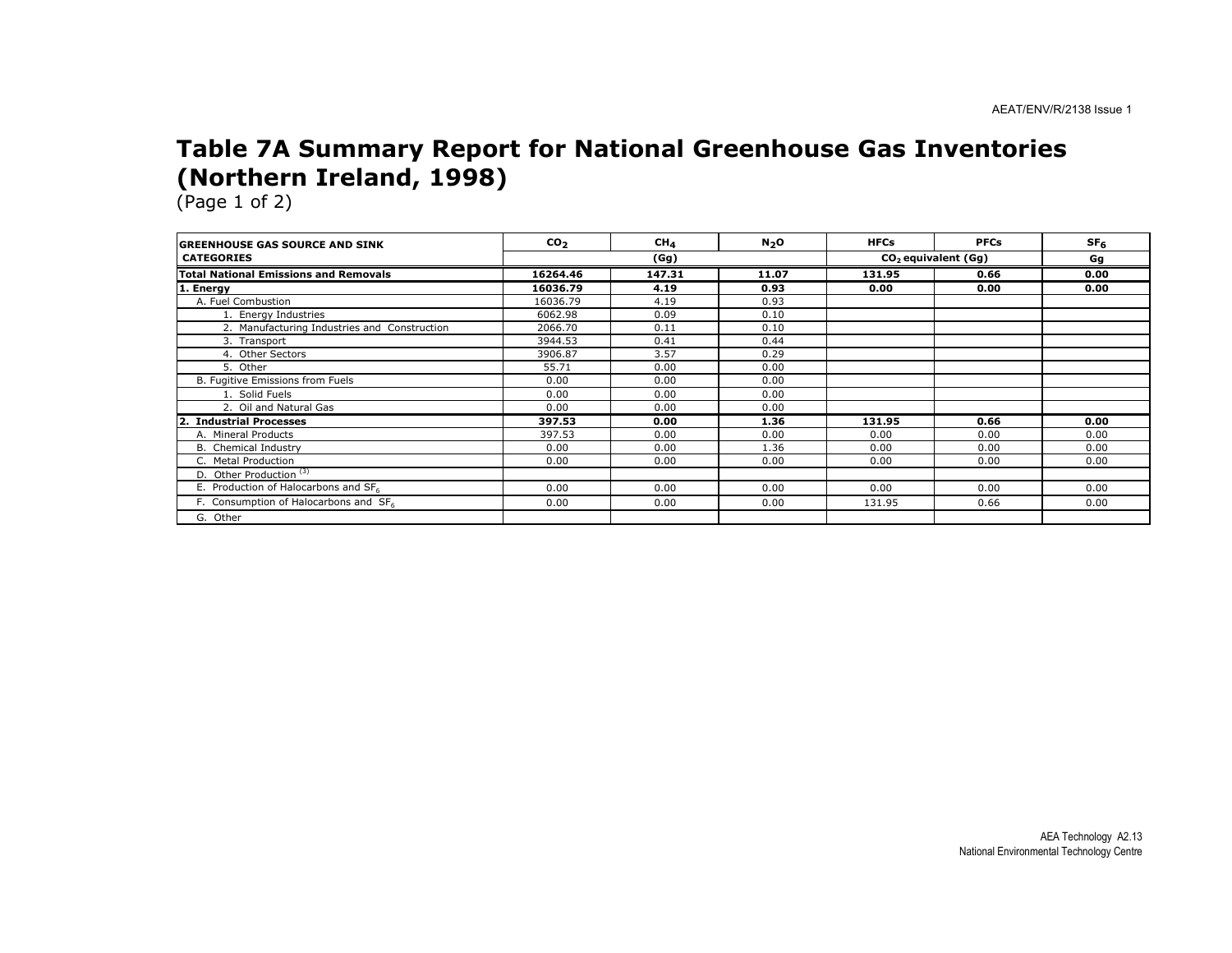### Table 7A Summary Report for National Greenhouse Gas Inventories (Northern Ireland, 1998)

| <b>IGREENHOUSE GAS SOURCE AND SINK</b>      | CO <sub>2</sub> | CH <sub>4</sub> | N <sub>2</sub> O | <b>HFCs</b> | <b>PFCs</b>                     | SF <sub>6</sub> |
|---------------------------------------------|-----------------|-----------------|------------------|-------------|---------------------------------|-----------------|
| <b>ICATEGORIES</b>                          |                 | (Gg)            |                  |             | CO <sub>2</sub> equivalent (Gg) |                 |
| Із.<br><b>Solvent and Other Product Use</b> | 0.00            | 0.00            | 0.00             | 0.00        | 0.00                            | 0.00            |
| 4. Agriculture                              | 0.00            | 121.91          | 8.67             | 0.00        | 0.00                            | 0.00            |
| A. Enteric Fermentation                     |                 | 105.70          | 0.00             |             |                                 |                 |
| B. Manure Management                        |                 | 16.21           | 0.62             |             |                                 |                 |
| C. Rice Cultivation                         |                 | <b>NO</b>       | <b>NO</b>        |             |                                 |                 |
| D. Agricultural Soils                       |                 | 0.00            | 8.05             |             |                                 |                 |
| E. Prescribed Burning of Savannas           |                 | <b>NO</b>       | <b>NO</b>        |             |                                 |                 |
| F. Field Burning of Agricultural Residues   |                 | 0.00            | 0.00             |             |                                 |                 |
| G. Other                                    |                 | <b>NO</b>       | <b>NO</b>        |             |                                 |                 |
| <b>Land-Use Change and Forestry</b><br>5.   | $-225.59$       | 0.00            | 0.00             | 0.00        | 0.00                            | 0.00            |
| A. Forest Land                              | $-709.15$       |                 |                  |             |                                 |                 |
| B. Cropland                                 | 1165.20         |                 |                  |             |                                 |                 |
| C. Grassland                                | $-1160.98$      | 0.00            | 0.00             |             |                                 |                 |
| D. Wetlands                                 | 0.00            |                 |                  |             |                                 |                 |
| E. Settlements                              | 568.19          | 0.00            | 0.00             |             |                                 |                 |
| F. Other land                               | 0.00            |                 |                  |             |                                 |                 |
| G. Other activities                         | $-88.86$        |                 |                  |             |                                 |                 |
| 6. Waste                                    | 5.68            | 21.20           | 0.11             | 0.00        | 0.00                            | 0.00            |
| A. Solid Waste Disposal on Land             | 0.00            | 20.13           | 0.00             |             |                                 |                 |
| B. Wastewater Handling                      | 0.00            | 1.07            | 0.11             |             |                                 |                 |
| C. Waste Incineration                       | 5.68            | 0.00            | 0.00             |             |                                 |                 |
| D. Other                                    |                 |                 |                  |             |                                 |                 |
| 7. Other (please specify)                   | 50.06           | 0.00            | 0.00             |             |                                 |                 |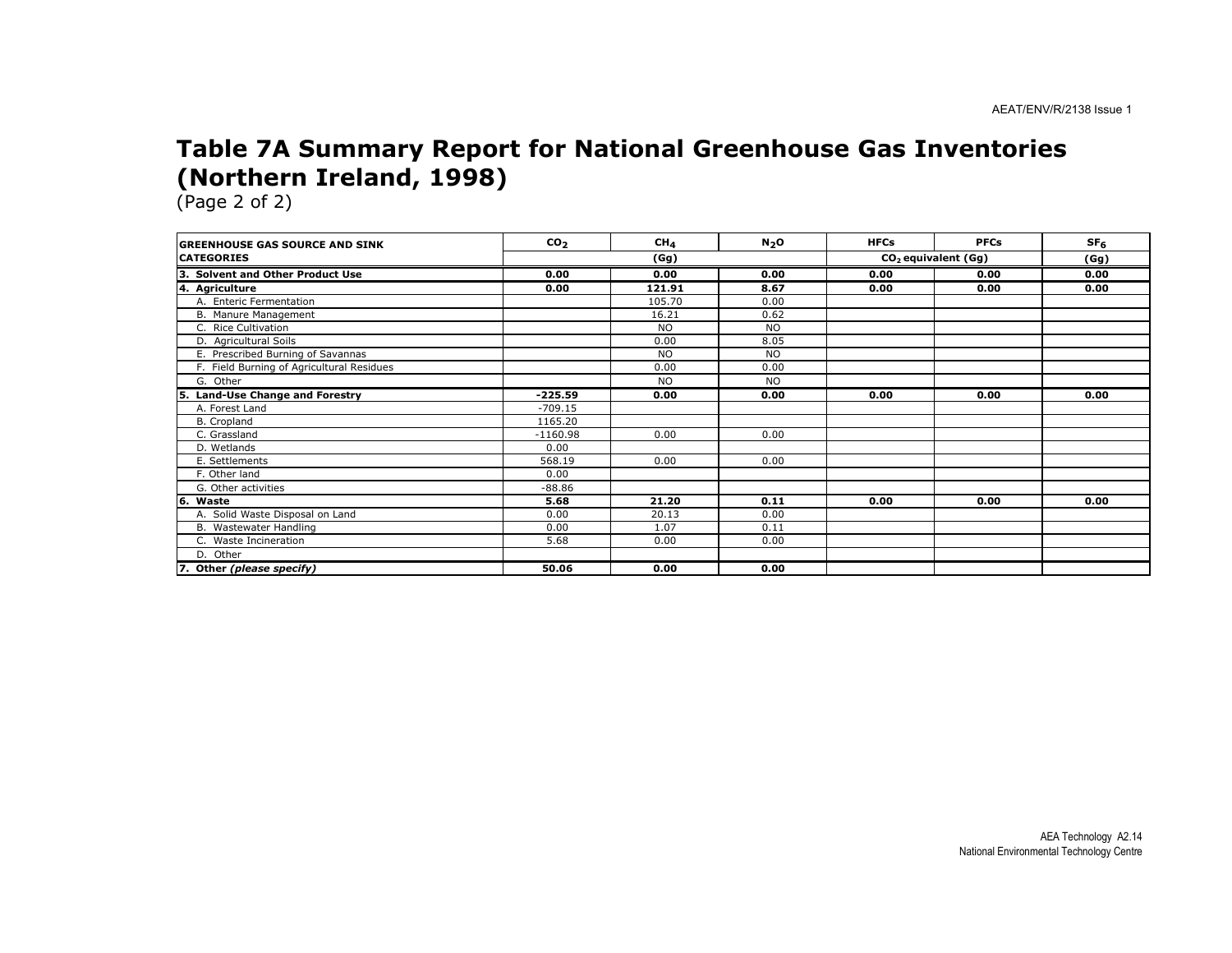### Table 7A Summary Report for National Greenhouse Gas Inventories (Northern Ireland, 1999)

| <b>GREENHOUSE GAS SOURCE AND SINK</b>        | CO <sub>2</sub> | CH <sub>4</sub> | $N_2$ O | <b>HFCs</b> | <b>PFCs</b>                     | SF <sub>6</sub> |
|----------------------------------------------|-----------------|-----------------|---------|-------------|---------------------------------|-----------------|
| <b>CATEGORIES</b>                            |                 | (Gg)            |         |             | CO <sub>2</sub> equivalent (Gq) |                 |
| <b>Total National Emissions and Removals</b> | 16946.56        | 143.03          | 11.15   | 145.44      | 0.80                            | 0.00            |
| 1. Energy                                    | 16761.44        | 5.72            | 1.00    | 0.00        | 0.00                            | 0.00            |
| A. Fuel Combustion                           | 16761.44        | 5.39            | 1.00    |             |                                 |                 |
| 1. Energy Industries                         | 6104.91         | 0.09            | 0.09    |             |                                 |                 |
| 2. Manufacturing Industries and Construction | 2164.67         | 0.13            | 0.10    |             |                                 |                 |
| 3. Transport                                 | 4092.40         | 0.38            | 0.49    |             |                                 |                 |
| 4. Other Sectors                             | 4341.52         | 4.78            | 0.31    |             |                                 |                 |
| 5. Other                                     | 57.95           | 0.00            | 0.00    |             |                                 |                 |
| B. Fugitive Emissions from Fuels             | 0.00            | 0.33            | 0.00    |             |                                 |                 |
| 1. Solid Fuels                               | 0.00            | 0.00            | 0.00    |             |                                 |                 |
| 2. Oil and Natural Gas                       | 0.00            | 0.33            | 0.00    |             |                                 |                 |
| <b>Industrial Processes</b>                  | 376.70          | 0.00            | 1.77    | 145.44      | 0.80                            | 0.00            |
| A. Mineral Products                          | 376.70          | 0.00            | 0.00    | 0.00        | 0.00                            | 0.00            |
| <b>B.</b> Chemical Industry                  | 0.00            | 0.00            | 1.77    | 0.00        | 0.00                            | 0.00            |
| C. Metal Production                          | 0.00            | 0.00            | 0.00    | 0.00        | 0.00                            | 0.00            |
| D. Other Production <sup>(3)</sup>           |                 |                 |         |             |                                 |                 |
| E. Production of Halocarbons and SF6         | 0.00            | 0.00            | 0.00    | 0.00        | 0.00                            | 0.00            |
| F. Consumption of Halocarbons and SF6        | 0.00            | 0.00            | 0.00    | 145.44      | 0.80                            | 0.00            |
| G. Other                                     |                 |                 |         |             |                                 |                 |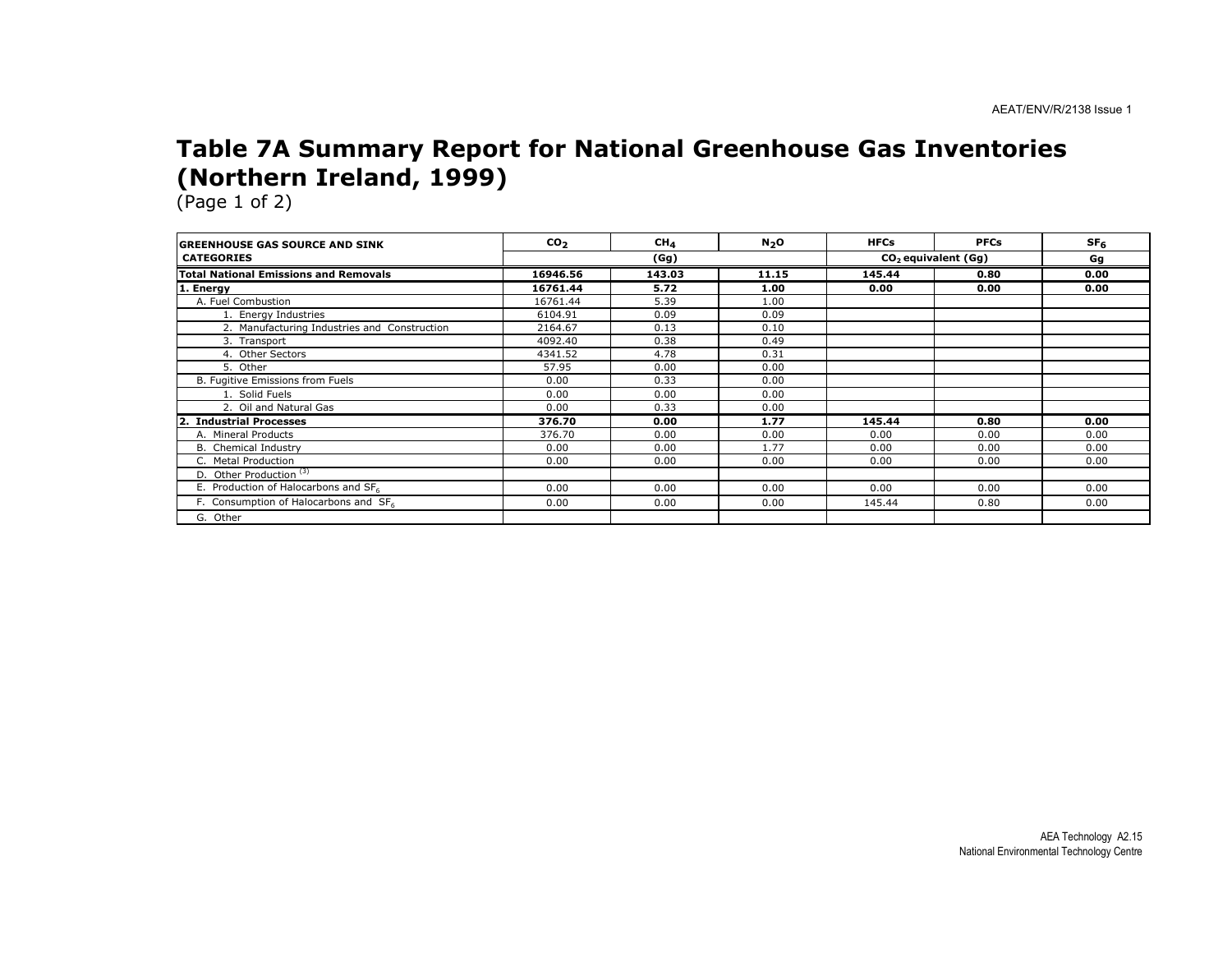### Table 7A Summary Report for National Greenhouse Gas Inventories (Northern Ireland, 1999)

| <b>IGREENHOUSE GAS SOURCE AND SINK</b>      | CO <sub>2</sub> | CH <sub>4</sub> | N <sub>2</sub> O | <b>HFCs</b> | <b>PFCs</b>                     | SF <sub>6</sub> |
|---------------------------------------------|-----------------|-----------------|------------------|-------------|---------------------------------|-----------------|
| <b>ICATEGORIES</b>                          |                 | (Gg)            |                  |             | CO <sub>2</sub> equivalent (Gg) |                 |
| Із.<br><b>Solvent and Other Product Use</b> | 0.00            | 0.00            | 0.00             | 0.00        | 0.00                            | 0.00            |
| 4. Agriculture                              | 0.00            | 118.97          | 8.27             | 0.00        | 0.00                            | 0.00            |
| A. Enteric Fermentation                     |                 | 103.36          | 0.00             |             |                                 |                 |
| B. Manure Management                        |                 | 15.61           | 0.60             |             |                                 |                 |
| C. Rice Cultivation                         |                 | <b>NO</b>       | <b>NO</b>        |             |                                 |                 |
| D. Agricultural Soils                       |                 | 0.00            | 7.67             |             |                                 |                 |
| E. Prescribed Burning of Savannas           |                 | <b>NO</b>       | <b>NO</b>        |             |                                 |                 |
| F. Field Burning of Agricultural Residues   |                 | 0.00            | 0.00             |             |                                 |                 |
| G. Other                                    |                 | <b>NO</b>       | <b>NO</b>        |             |                                 |                 |
| <b>Land-Use Change and Forestry</b><br>5.   | $-248.87$       | 0.00            | 0.00             | 0.00        | 0.00                            | 0.00            |
| A. Forest Land                              | $-717.56$       |                 |                  |             |                                 |                 |
| B. Cropland                                 | 1156.38         |                 |                  |             |                                 |                 |
| C. Grassland                                | $-1179.02$      | 0.00            | 0.00             |             |                                 |                 |
| D. Wetlands                                 | 0.00            |                 |                  |             |                                 |                 |
| E. Settlements                              | 568.23          | 0.00            | 0.00             |             |                                 |                 |
| F. Other land                               | 0.00            |                 |                  |             |                                 |                 |
| G. Other activities                         | $-76.90$        |                 |                  |             |                                 |                 |
| 6. Waste                                    | 5.81            | 18.34           | 0.11             | 0.00        | 0.00                            | 0.00            |
| A. Solid Waste Disposal on Land             | 0.00            | 17.31           | 0.00             |             |                                 |                 |
| B. Wastewater Handling                      | 0.00            | 1.03            | 0.11             |             |                                 |                 |
| C. Waste Incineration                       | 5.81            | 0.00            | 0.00             |             |                                 |                 |
| D. Other                                    |                 |                 |                  |             |                                 |                 |
| 7. Other (please specify)                   | 51.47           | 0.00            | 0.00             |             |                                 |                 |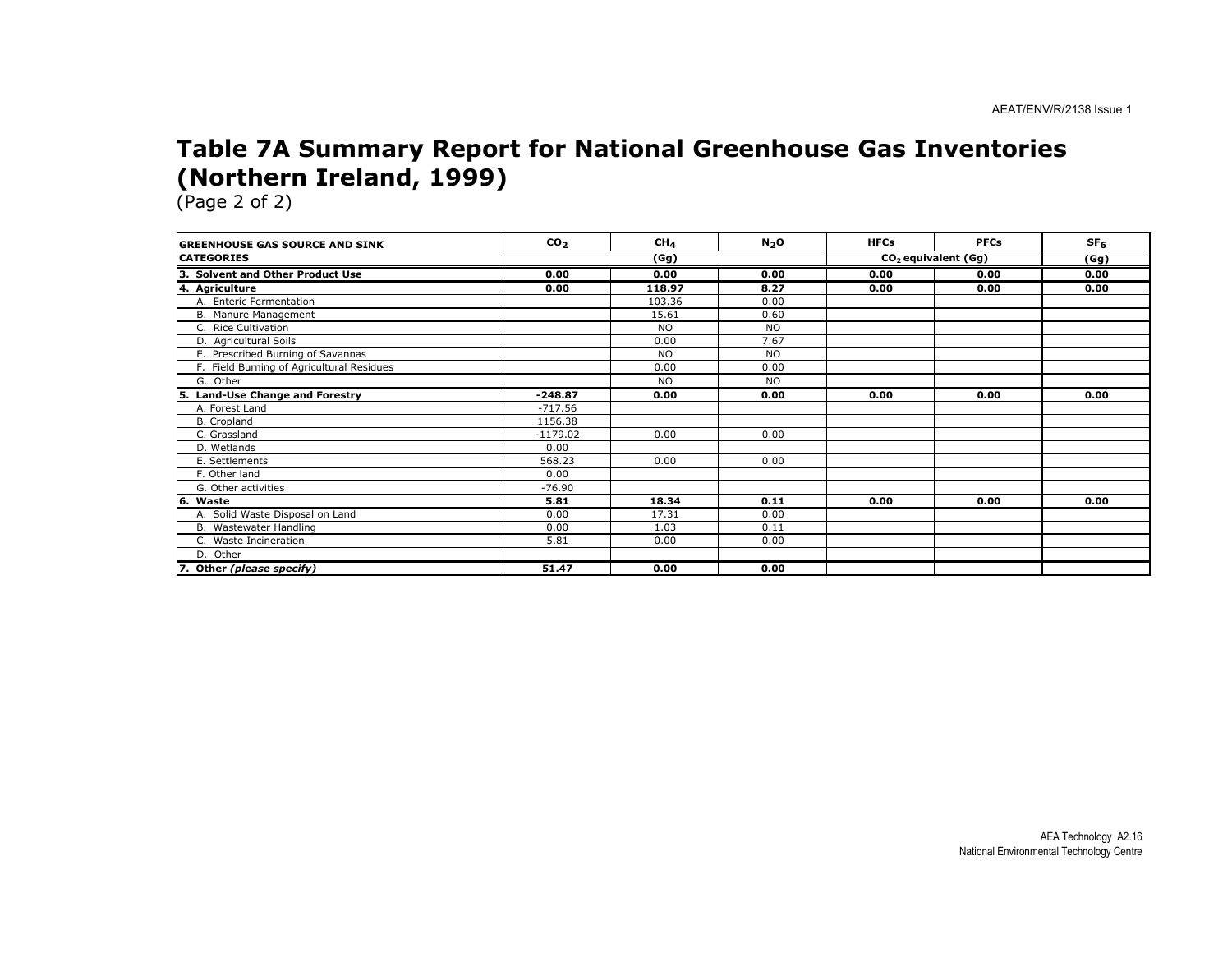### Table 7A Summary Report for National Greenhouse Gas Inventories (Northern Ireland, 2000)

| <b>IGREENHOUSE GAS SOURCE AND SINK</b>            | CO <sub>2</sub> | CH <sub>4</sub> | N <sub>2</sub> O | <b>HFCs</b>                     | <b>PFCs</b> | SF <sub>6</sub> |
|---------------------------------------------------|-----------------|-----------------|------------------|---------------------------------|-------------|-----------------|
| <b>CATEGORIES</b>                                 |                 | (Gg)            |                  | CO <sub>2</sub> equivalent (Gq) |             | Gg              |
| <b>Total National Emissions and Removals</b>      | 16414.36        | 138.76          | 10.43            | 171.50                          | 0.90        | 0.00            |
| 1. Energy                                         | 16418.98        | 4.31            | 1.04             | 0.00                            | 0.00        | 0.00            |
| A. Fuel Combustion                                | 16418.98        | 3.68            | 1.04             |                                 |             |                 |
| 1. Energy Industries                              | 6209.02         | 0.09            | 0.10             |                                 |             |                 |
| 2. Manufacturing Industries and Construction      | 1848.58         | 0.11            | 0.13             |                                 |             |                 |
| 3. Transport                                      | 4191.92         | 0.35            | 0.52             |                                 |             |                 |
| 4. Other Sectors                                  | 4112.18         | 3.12            | 0.29             |                                 |             |                 |
| 5. Other                                          | 57.27           | 0.00            | 0.00             |                                 |             |                 |
| B. Fugitive Emissions from Fuels                  | 0.00            | 0.63            | 0.00             |                                 |             |                 |
| 1. Solid Fuels                                    | 0.00            | 0.00            | 0.00             |                                 |             |                 |
| 2. Oil and Natural Gas                            | 0.00            | 0.63            | 0.00             |                                 |             |                 |
| <b>Industrial Processes</b>                       | 216.30          | 0.00            | 1.55             | 171.50                          | 0.90        | 0.00            |
| A. Mineral Products                               | 216.30          | 0.00            | 0.00             | 0.00                            | 0.00        | 0.00            |
| B. Chemical Industry                              | 0.00            | 0.00            | 1.55             | 0.00                            | 0.00        | 0.00            |
| C. Metal Production                               | 0.00            | 0.00            | 0.00             | 0.00                            | 0.00        | 0.00            |
| D. Other Production <sup>(3)</sup>                |                 |                 |                  |                                 |             |                 |
| E. Production of Halocarbons and SF6              | 0.00            | 0.00            | 0.00             | 0.00                            | 0.00        | 0.00            |
| F. Consumption of Halocarbons and SF <sub>6</sub> | 0.00            | 0.00            | 0.00             | 171.50                          | 0.90        | 0.00            |
| G. Other                                          |                 |                 |                  |                                 |             |                 |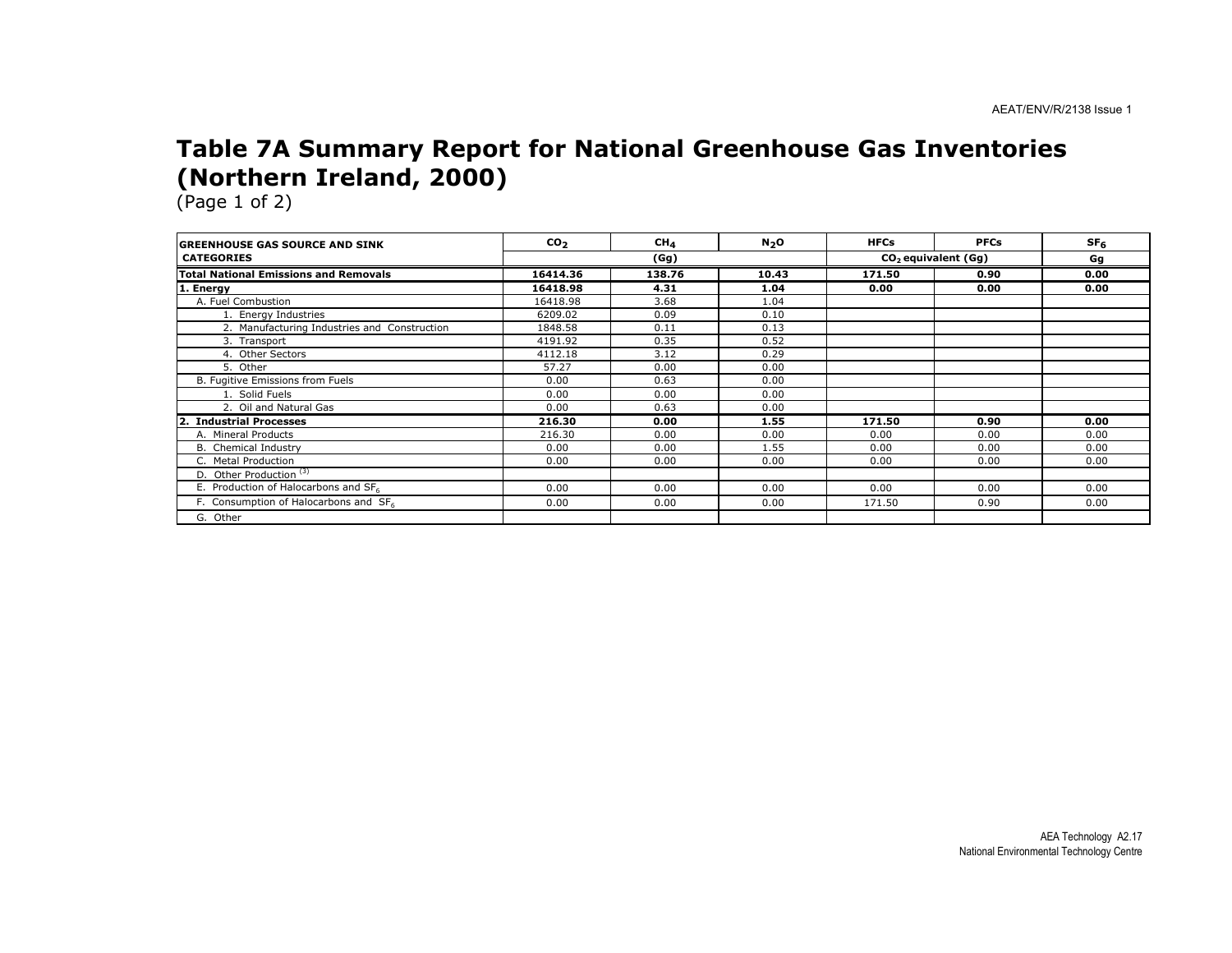### Table 7A Summary Report for National Greenhouse Gas Inventories (Northern Ireland, 2000)

| <b>IGREENHOUSE GAS SOURCE AND SINK</b>      | CO <sub>2</sub> | CH <sub>4</sub> | N <sub>2</sub> O | <b>HFCs</b> | <b>PFCs</b>           | SF <sub>6</sub> |
|---------------------------------------------|-----------------|-----------------|------------------|-------------|-----------------------|-----------------|
| <b>ICATEGORIES</b>                          |                 | (Gg)            |                  |             | $CO2$ equivalent (Gg) |                 |
| Із.<br><b>Solvent and Other Product Use</b> | 0.00            | 0.00            | 0.00             | 0.00        | 0.00                  | 0.00            |
| 4. Agriculture                              | 0.00            | 116.05          | 7.73             | 0.00        | 0.00                  | 0.00            |
| A. Enteric Fermentation                     |                 | 100.80          | 0.00             |             |                       |                 |
| B. Manure Management                        |                 | 15.25           | 0.57             |             |                       |                 |
| C. Rice Cultivation                         |                 | <b>NO</b>       | <b>NO</b>        |             |                       |                 |
| D. Agricultural Soils                       |                 | 0.00            | 7.16             |             |                       |                 |
| E. Prescribed Burning of Savannas           |                 | <b>NO</b>       | <b>NO</b>        |             |                       |                 |
| F. Field Burning of Agricultural Residues   |                 | 0.00            | 0.00             |             |                       |                 |
| G. Other                                    |                 | <b>NO</b>       | <b>NO</b>        |             |                       |                 |
| <b>Land-Use Change and Forestry</b><br>5.   | $-278.95$       | 0.00            | 0.00             | 0.00        | 0.00                  | 0.00            |
| A. Forest Land                              | $-735.58$       |                 |                  |             |                       |                 |
| B. Cropland                                 | 1148.93         |                 |                  |             |                       |                 |
| C. Grassland                                | $-1201.10$      | 0.00            | 0.00             |             |                       |                 |
| D. Wetlands                                 | 0.00            |                 |                  |             |                       |                 |
| E. Settlements                              | 568.36          | 0.00            | 0.00             |             |                       |                 |
| F. Other land                               | 0.00            |                 |                  |             |                       |                 |
| G. Other activities                         | $-59.56$        |                 |                  |             |                       |                 |
| l6.<br>Waste                                | 5.95            | 18.41           | 0.11             | 0.00        | 0.00                  | 0.00            |
| A. Solid Waste Disposal on Land             | 0.00            | 17.35           | 0.00             |             |                       |                 |
| B. Wastewater Handling                      | 0.00            | 1.06            | 0.11             |             |                       |                 |
| C. Waste Incineration                       | 5.95            | 0.00            | 0.00             |             |                       |                 |
| D. Other                                    |                 |                 |                  |             |                       |                 |
| 7. Other (please specify)                   | 52.08           | 0.00            | 0.00             |             |                       |                 |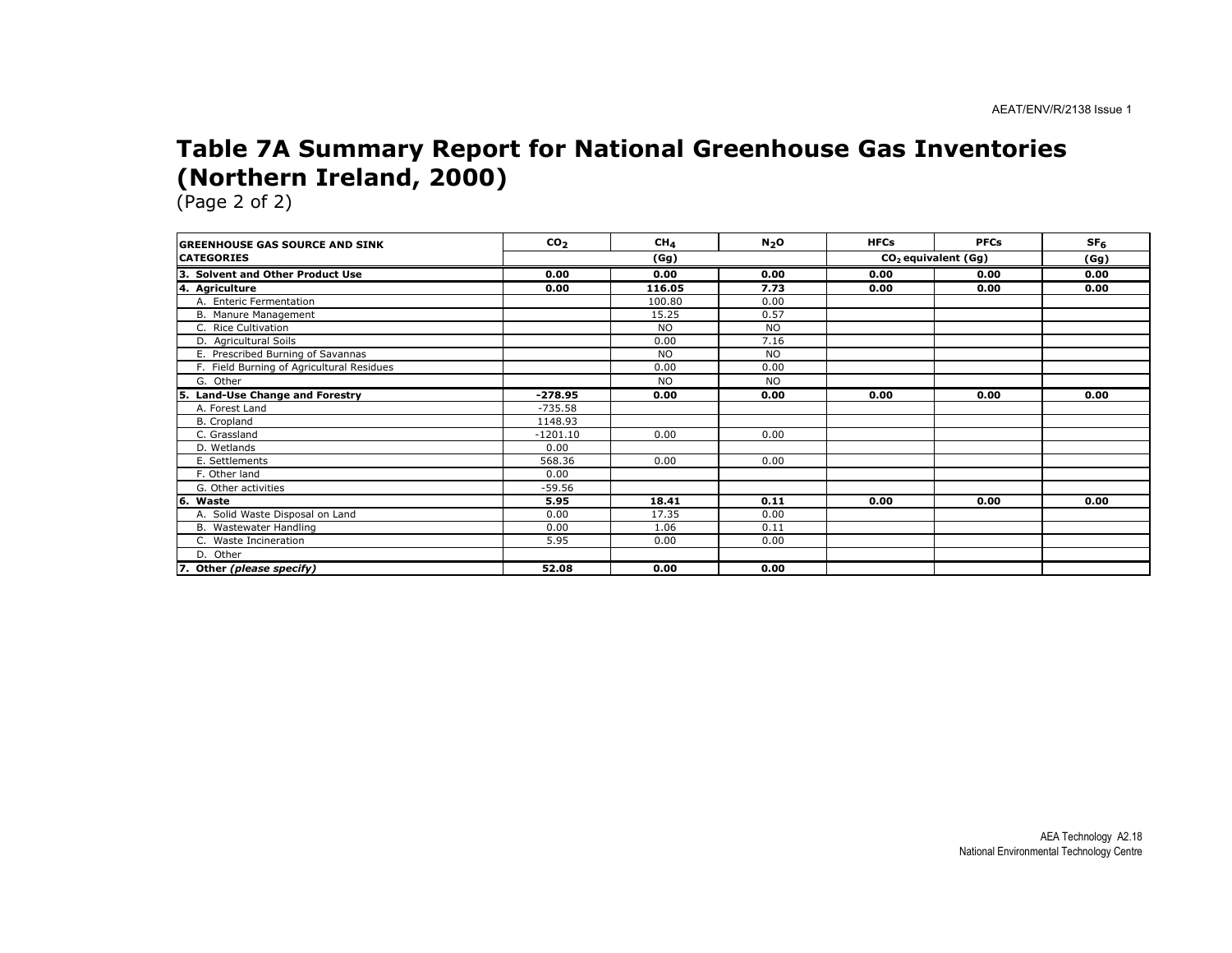### Table 7A Summary Report for National Greenhouse Gas Inventories (Northern Ireland, 2001)

| <b>GREENHOUSE GAS SOURCE AND SINK</b>            | CO <sub>2</sub> | CH <sub>4</sub> | N <sub>2</sub> O | <b>HFCs</b> | <b>PFCs</b>           | SF <sub>6</sub> |
|--------------------------------------------------|-----------------|-----------------|------------------|-------------|-----------------------|-----------------|
| <b>CATEGORIES</b>                                |                 | (Gg)            |                  |             | $CO2$ equivalent (Gg) |                 |
| <b>Total National Emissions and Removals</b>     | 16632.18        | 135.88          | 10.55            | 184.16      | 0.95                  | 0.00            |
| 1. Energy                                        | 16679.03        | 4.23            | 1.05             | 0.00        | 0.00                  | 0.00            |
| A. Fuel Combustion                               | 16679.03        | 3.28            | 1.05             |             |                       |                 |
| 1. Energy Industries                             | 6418.40         | 0.10            | 0.11             |             |                       |                 |
| 2. Manufacturing Industries and Construction     | 1662.73         | 0.09            | 0.12             |             |                       |                 |
| 3. Transport                                     | 4231.37         | 0.31            | 0.55             |             |                       |                 |
| 4. Other Sectors                                 | 4306.86         | 2.78            | 0.27             |             |                       |                 |
| 5. Other                                         | 59.67           | 0.00            | 0.00             |             |                       |                 |
| B. Fugitive Emissions from Fuels                 | 0.00            | 0.95            | 0.00             |             |                       |                 |
| 1. Solid Fuels                                   | 0.00            | 0.00            | 0.00             |             |                       |                 |
| 2. Oil and Natural Gas                           | 0.00            | 0.95            | 0.00             |             |                       |                 |
| <b>Industrial Processes</b>                      | 185.02          | 0.00            | 1.55             | 184.16      | 0.95                  | 0.00            |
| A. Mineral Products                              | 185.02          | 0.00            | 0.00             | 0.00        | 0.00                  | 0.00            |
| B. Chemical Industry                             | 0.00            | 0.00            | 1.55             | 0.00        | 0.00                  | 0.00            |
| C. Metal Production                              | 0.00            | 0.00            | 0.00             | 0.00        | 0.00                  | 0.00            |
| D. Other Production <sup>(3)</sup>               |                 |                 |                  |             |                       |                 |
| E. Production of Halocarbons and SF <sub>6</sub> | 0.00            | 0.00            | 0.00             | 0.00        | 0.00                  | 0.00            |
| F. Consumption of Halocarbons and SF6            | 0.00            | 0.00            | 0.00             | 184.16      | 0.95                  | 0.00            |
| G. Other                                         |                 |                 |                  |             |                       |                 |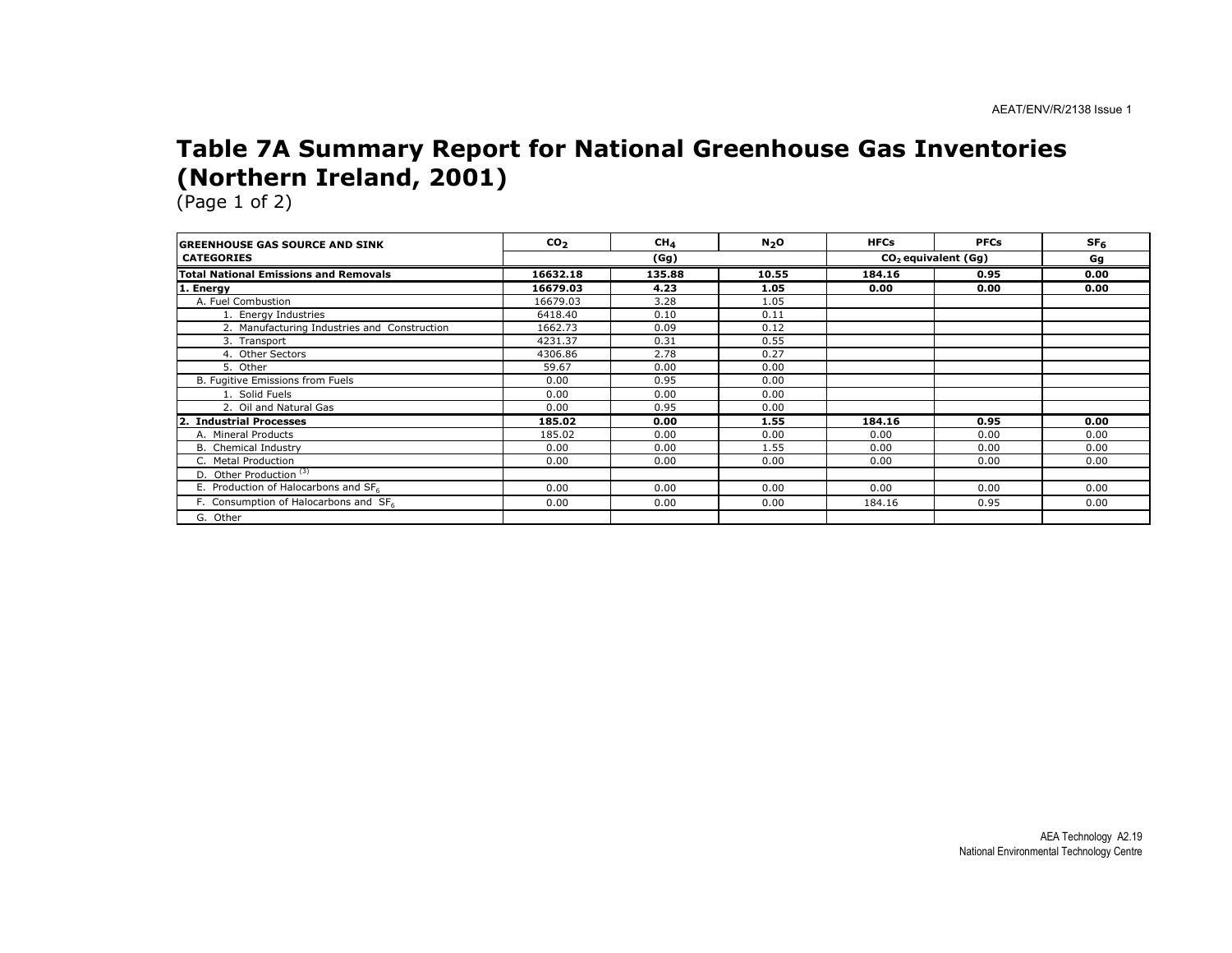### Table 7A Summary Report for National Greenhouse Gas Inventories (Northern Ireland, 2001)

| <b>GREENHOUSE GAS SOURCE AND SINK</b>     | CO <sub>2</sub> | CH <sub>4</sub> | N <sub>2</sub> O | <b>HFCs</b> | <b>PFCs</b>           | SF <sub>6</sub> |  |
|-------------------------------------------|-----------------|-----------------|------------------|-------------|-----------------------|-----------------|--|
| <b>CATEGORIES</b>                         | (Gg)            |                 |                  |             | $CO2$ equivalent (Gg) |                 |  |
| 3. Solvent and Other Product Use          | 0.00            | 0.00            | 0.00             | 0.00        | 0.00                  | 0.00            |  |
| 4. Agriculture                            | 0.00            | 116.08          | 7.84             | 0.00        | 0.00                  | 0.00            |  |
| A. Enteric Fermentation                   |                 | 100.73          | 0.00             |             |                       |                 |  |
| B. Manure Management                      |                 | 15.36           | 0.56             |             |                       |                 |  |
| C. Rice Cultivation                       |                 | <b>NO</b>       | <b>NO</b>        |             |                       |                 |  |
| D. Agricultural Soils                     |                 | 0.00            | 7.28             |             |                       |                 |  |
| E. Prescribed Burning of Savannas         |                 | <b>NO</b>       | <b>NO</b>        |             |                       |                 |  |
| F. Field Burning of Agricultural Residues |                 | 0.00            | 0.00             |             |                       |                 |  |
| G. Other                                  |                 | <b>NO</b>       | <b>NO</b>        |             |                       |                 |  |
| 5. Land-Use Change and Forestry           | $-290.74$       | 0.00            | 0.00             | 0.00        | 0.00                  | 0.00            |  |
| A. Forest Land                            | $-761.64$       |                 |                  |             |                       |                 |  |
| B. Cropland                               | 1141.36         |                 |                  |             |                       |                 |  |
| C. Grassland                              | $-1203.97$      | 0.00            | 0.00             |             |                       |                 |  |
| D. Wetlands                               | 0.00            |                 |                  |             |                       |                 |  |
| E. Settlements                            | 568.51          | 0.00            | 0.00             |             |                       |                 |  |
| F. Other land                             | 0.00            |                 |                  |             |                       |                 |  |
| G. Other activities                       | $-35.01$        |                 |                  |             |                       |                 |  |
| l6.<br>Waste                              | 6.07            | 15.56           | 0.12             | 0.00        | 0.00                  | 0.00            |  |
| A. Solid Waste Disposal on Land           | 0.00            | 14.50           | 0.00             |             |                       |                 |  |
| B. Wastewater Handling                    | 0.00            | 1.06            | 0.11             |             |                       |                 |  |
| C. Waste Incineration                     | 6.07            | 0.01            | 0.01             |             |                       |                 |  |
| D. Other                                  |                 |                 |                  |             |                       |                 |  |
| 7. Other (please specify)                 | 52.81           | 0.00            | 0.00             |             |                       |                 |  |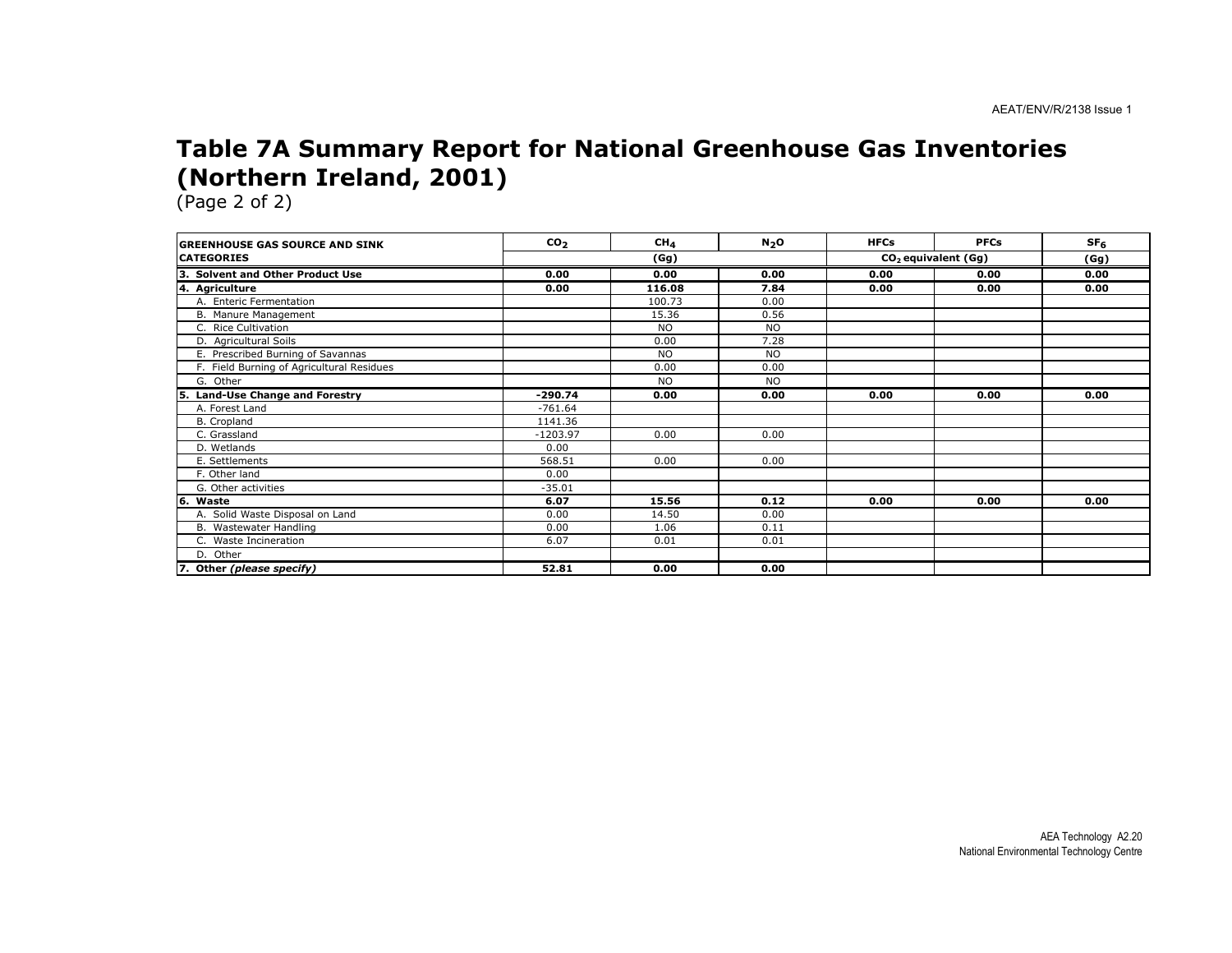### Table 7A Summary Report for National Greenhouse Gas Inventories (Northern Ireland, 2002)

| <b>GREENHOUSE GAS SOURCE AND SINK</b>        | CO <sub>2</sub> | CH <sub>4</sub> | N <sub>2</sub> O | <b>HFCs</b> | <b>PFCs</b>                     | SF <sub>6</sub> |
|----------------------------------------------|-----------------|-----------------|------------------|-------------|---------------------------------|-----------------|
| <b>CATEGORIES</b>                            |                 | (Gg)            |                  |             | CO <sub>2</sub> equivalent (Gg) | Gg              |
| <b>Total National Emissions and Removals</b> | 15378.38        | 135.65          | 9.02             | 206.84      | 0.00                            | 0.00            |
| . Energy                                     | 15428.46        | 4.02            | 1.06             | 0.00        | 0.00                            | 0.00            |
| A. Fuel Combustion                           | 15428.46        | 2.76            | 1.06             |             |                                 |                 |
| 1. Energy Industries                         | 5051.25         | 0.07            | 0.08             |             |                                 |                 |
| 2. Manufacturing Industries and Construction | 1676.53         | 0.08            | 0.13             |             |                                 |                 |
| 3. Transport                                 | 4465.95         | 0.28            | 0.59             |             |                                 |                 |
| 4. Other Sectors                             | 4177.27         | 2.32            | 0.25             |             |                                 |                 |
| 5. Other                                     | 57.46           | 0.00            | 0.00             |             |                                 |                 |
| B. Fugitive Emissions from Fuels             | 0.00            | 1.26            | 0.00             |             |                                 |                 |
| 1. Solid Fuels                               | 0.00            | 0.00            | 0.00             |             |                                 |                 |
| 2. Oil and Natural Gas                       | 0.00            | 1.26            | 0.00             |             |                                 |                 |
| <b>Industrial Processes</b><br>$\mathbf{2}$  | 199.57          | 0.00            | 0.00             | 206.84      | 0.00                            | 0.00            |
| A. Mineral Products                          | 199.57          | 0.00            | 0.00             | 0.00        | 0.00                            | 0.00            |
| B. Chemical Industry                         | 0.00            | 0.00            | 0.00             | 0.00        | 0.00                            | 0.00            |
| C. Metal Production                          | 0.00            | 0.00            | 0.00             | 0.00        | 0.00                            | 0.00            |
| D. Other Production <sup>(3)</sup>           |                 |                 |                  |             |                                 |                 |
| E. Production of Halocarbons and SF6         | 0.00            | 0.00            | 0.00             | 0.00        | 0.00                            | 0.00            |
| F. Consumption of Halocarbons and SF6        | 0.00            | 0.00            | 0.00             | 206.84      | 0.00                            | 0.00            |
| G. Other                                     |                 |                 |                  |             |                                 |                 |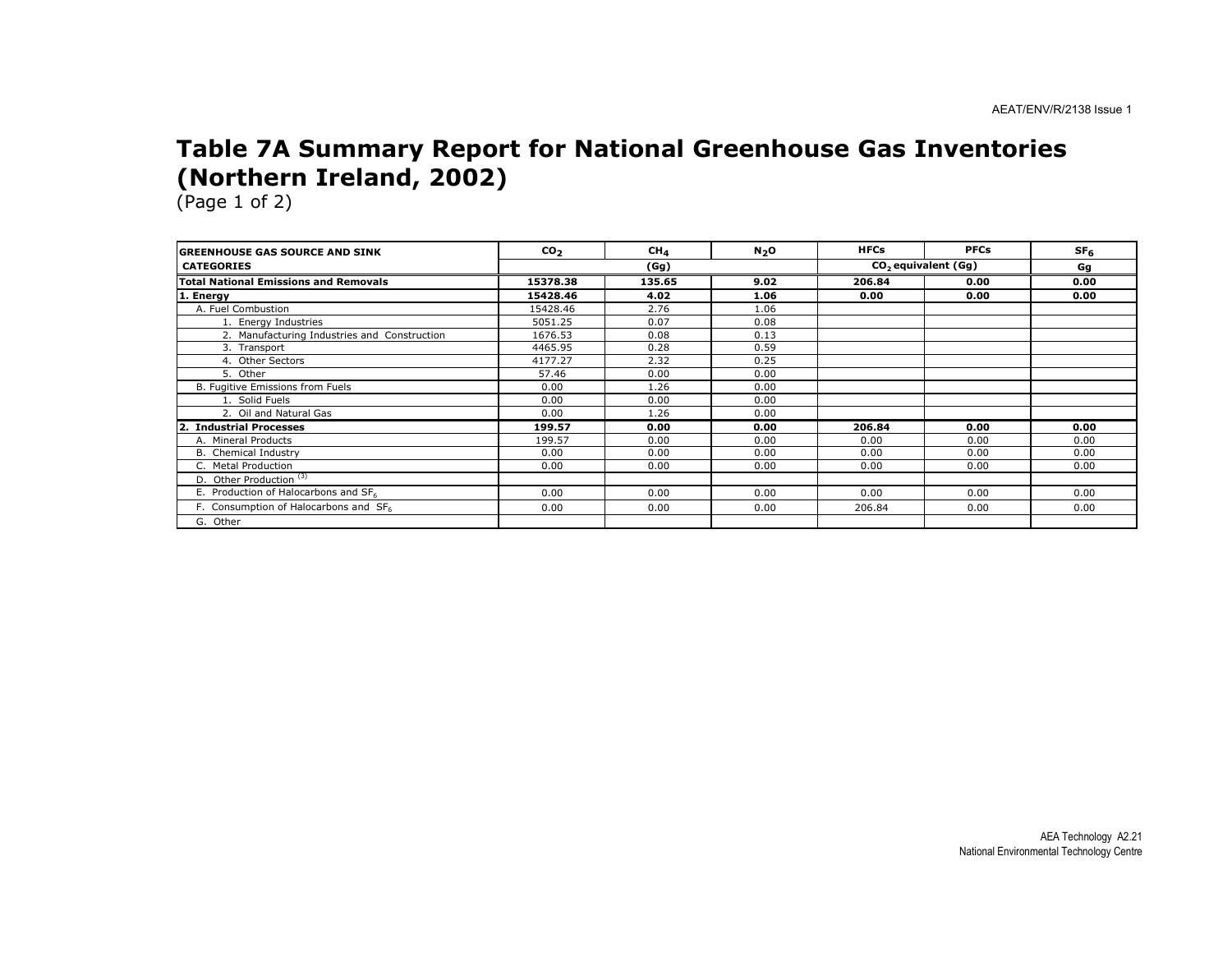### Table 7A Summary Report for National Greenhouse Gas Inventories (Northern Ireland, 2002)

| <b>IGREENHOUSE GAS SOURCE AND SINK</b>      | CO <sub>2</sub> | CH <sub>4</sub> | N <sub>2</sub> O | <b>HFCs</b> | <b>PFCs</b>           | SF <sub>6</sub> |
|---------------------------------------------|-----------------|-----------------|------------------|-------------|-----------------------|-----------------|
| <b>ICATEGORIES</b>                          |                 | (Gg)            |                  |             | $CO2$ equivalent (Gg) |                 |
| Із.<br><b>Solvent and Other Product Use</b> | 0.00            | 0.00            | 0.00             | 0.00        | 0.00                  | 0.00            |
| 4. Agriculture                              | 0.00            | 117.08          | 7.84             | 0.00        | 0.00                  | 0.00            |
| A. Enteric Fermentation                     |                 | 101.19          | 0.00             |             |                       |                 |
| B. Manure Management                        |                 | 15.89           | 0.57             |             |                       |                 |
| C. Rice Cultivation                         |                 | <b>NO</b>       | <b>NO</b>        |             |                       |                 |
| D. Agricultural Soils                       |                 | 0.00            | 7.27             |             |                       |                 |
| E. Prescribed Burning of Savannas           |                 | <b>NO</b>       | <b>NO</b>        |             |                       |                 |
| F. Field Burning of Agricultural Residues   |                 | 0.00            | 0.00             |             |                       |                 |
| G. Other                                    |                 | <b>NO</b>       | <b>NO</b>        |             |                       |                 |
| <b>Land-Use Change and Forestry</b><br>5.   | $-308.93$       | 0.00            | 0.00             | 0.00        | 0.00                  | 0.00            |
| A. Forest Land                              | $-743.56$       |                 |                  |             |                       |                 |
| B. Cropland                                 | 1134.91         |                 |                  |             |                       |                 |
| C. Grassland                                | $-1216.44$      | 0.00            | 0.00             |             |                       |                 |
| D. Wetlands                                 | 0.00            |                 |                  |             |                       |                 |
| E. Settlements                              | 568.68          | 0.00            | 0.00             |             |                       |                 |
| F. Other land                               | 0.00            |                 |                  |             |                       |                 |
| G. Other activities                         | $-52.52$        |                 |                  |             |                       |                 |
| l6.<br>Waste                                | 6.22            | 14.55           | 0.12             | 0.00        | 0.00                  | 0.00            |
| A. Solid Waste Disposal on Land             | 0.00            | 13.47           | 0.00             |             |                       |                 |
| B. Wastewater Handling                      | 0.00            | 1.07            | 0.11             |             |                       |                 |
| C. Waste Incineration                       | 6.22            | 0.01            | 0.01             |             |                       |                 |
| D. Other                                    |                 |                 |                  |             |                       |                 |
| 7. Other (please specify)                   | 53.07           | 0.00            | 0.00             |             |                       |                 |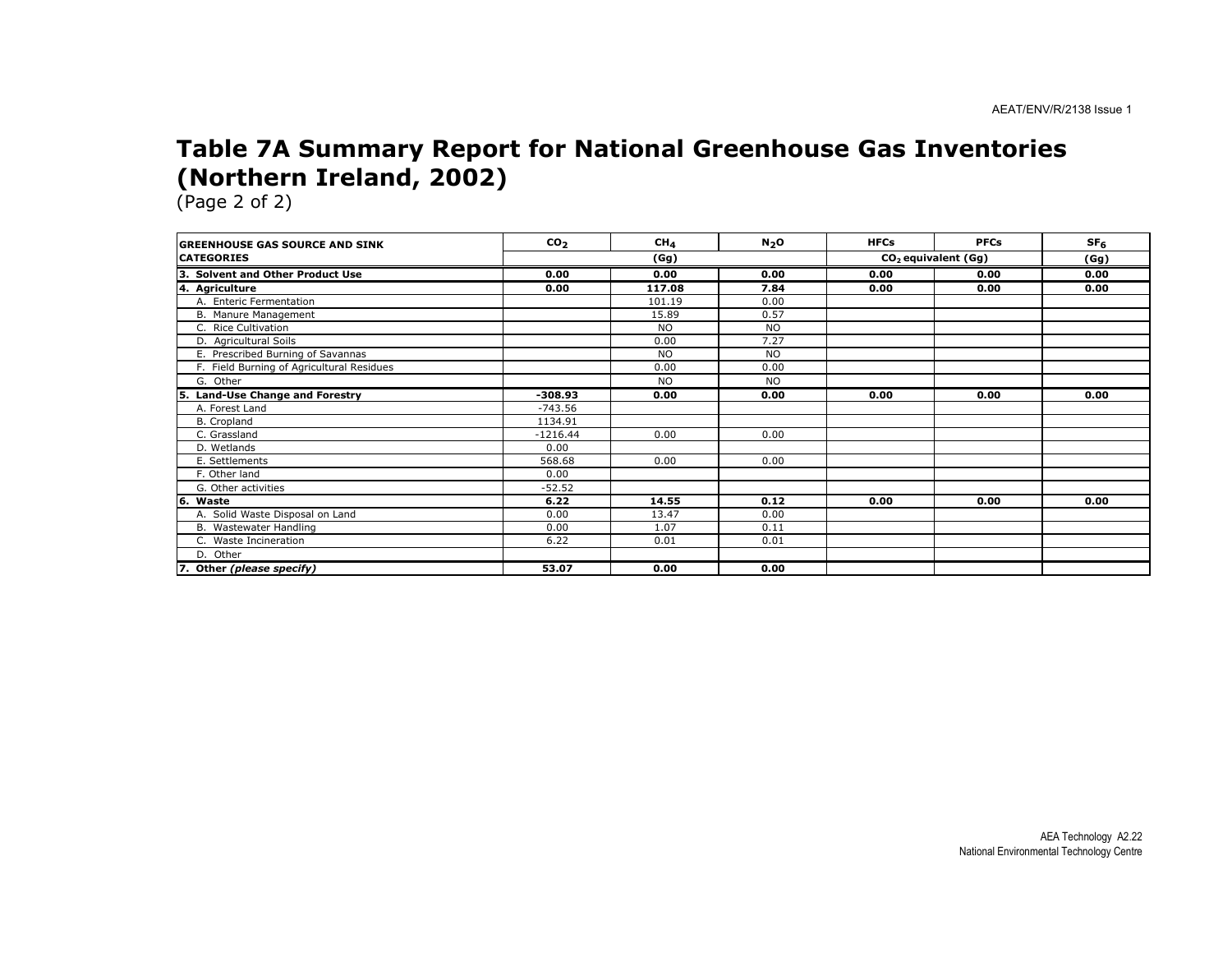### Table 7A Summary Report for National Greenhouse Gas Inventories (Northern Ireland, 2003)

| <b>GREENHOUSE GAS SOURCE AND SINK</b>        | CO <sub>2</sub> | CH <sub>4</sub> | N <sub>2</sub> O | <b>HFCs</b> | <b>PFCs</b>           | SF <sub>6</sub> |
|----------------------------------------------|-----------------|-----------------|------------------|-------------|-----------------------|-----------------|
| <b>CATEGORIES</b>                            |                 | (Gg)            |                  |             | $CO2$ equivalent (Gg) |                 |
| <b>Total National Emissions and Removals</b> | 15508.49        | 133.85          | 8.86             | 221.71      | 0.00                  | 0.00            |
| . Energy                                     | 15532.16        | 4.54            | 1.07             | 0.00        | 0.00                  | 0.00            |
| A. Fuel Combustion                           | 15532.16        | 3.65            | 1.07             |             |                       |                 |
| 1. Energy Industries                         | 4869.15         | 0.08            | 0.08             |             |                       |                 |
| 2. Manufacturing Industries and Construction | 1682.95         | 0.09            | 0.12             |             |                       |                 |
| 3. Transport                                 | 4640.95         | 0.27            | 0.61             |             |                       |                 |
| 4. Other Sectors                             | 4280.92         | 3.22            | 0.26             |             |                       |                 |
| 5. Other                                     | 58.19           | 0.00            | 0.00             |             |                       |                 |
| B. Fugitive Emissions from Fuels             | 0.00            | 0.89            | 0.00             |             |                       |                 |
| 1. Solid Fuels                               | 0.00            | 0.00            | 0.00             |             |                       |                 |
| 2. Oil and Natural Gas                       | 0.00            | 0.89            | 0.00             |             |                       |                 |
| <b>Industrial Processes</b><br>2.            | 211.80          | 0.00            | 0.00             | 221.71      | 0.00                  | 0.00            |
| A. Mineral Products                          | 211.80          | 0.00            | 0.00             | 0.00        | 0.00                  | 0.00            |
| B. Chemical Industry                         | 0.00            | 0.00            | 0.00             | 0.00        | 0.00                  | 0.00            |
| C. Metal Production                          | 0.00            | 0.00            | 0.00             | 0.00        | 0.00                  | 0.00            |
| D. Other Production <sup>(3)</sup>           |                 |                 |                  |             |                       |                 |
| E. Production of Halocarbons and SF6         | 0.00            | 0.00            | 0.00             | 0.00        | 0.00                  | 0.00            |
| F. Consumption of Halocarbons and SF6        | 0.00            | 0.00            | 0.00             | 221.71      | 0.00                  | 0.00            |
| G. Other                                     |                 |                 |                  |             |                       |                 |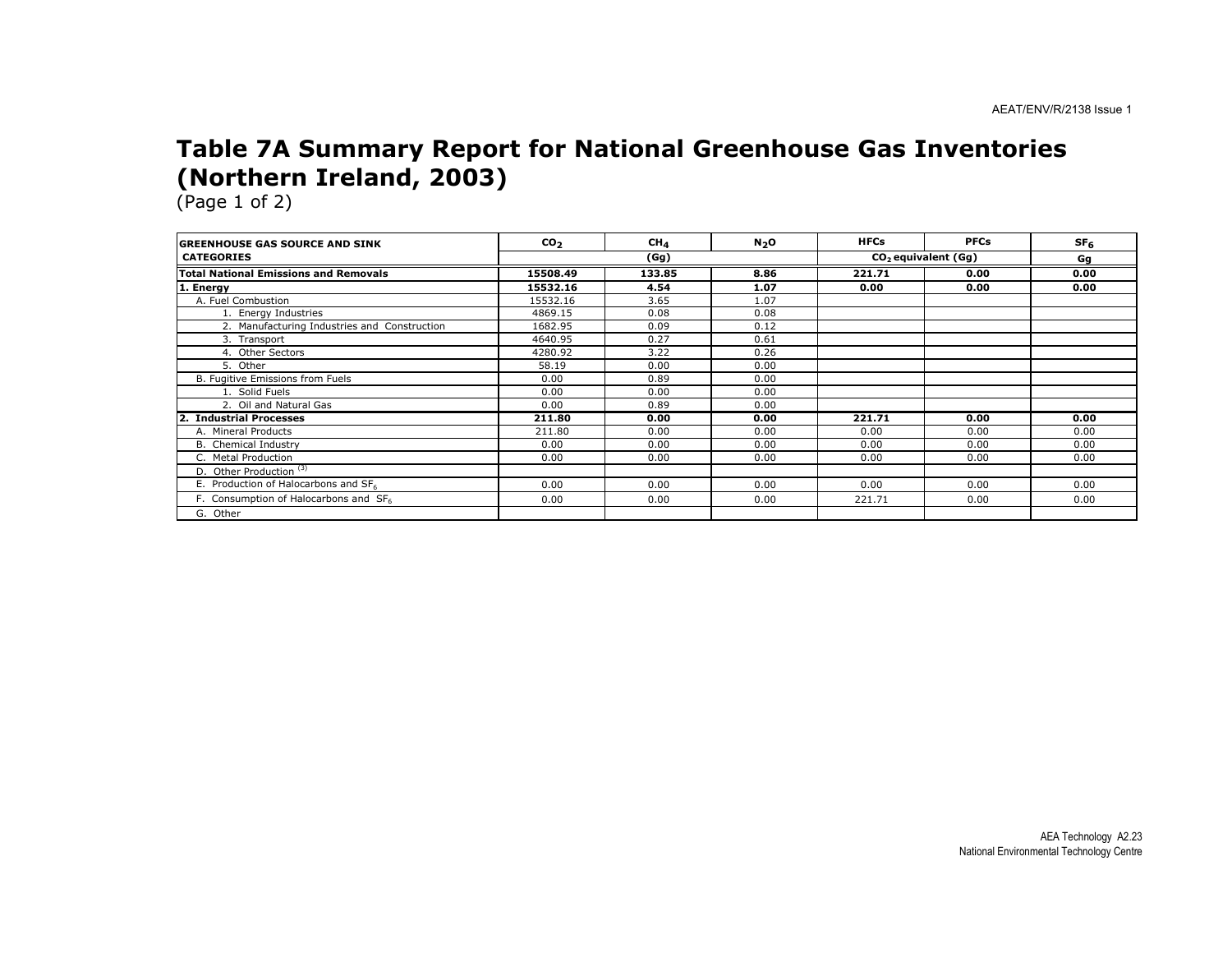### Table 7A Summary Report for National Greenhouse Gas Inventories (Northern Ireland, 2003)

| <b>IGREENHOUSE GAS SOURCE AND SINK</b>      | CO <sub>2</sub> | CH <sub>4</sub> | N <sub>2</sub> O | <b>HFCs</b> | <b>PFCs</b>           | SF <sub>6</sub> |
|---------------------------------------------|-----------------|-----------------|------------------|-------------|-----------------------|-----------------|
| <b>ICATEGORIES</b>                          |                 | (Gg)            |                  |             | $CO2$ equivalent (Gg) |                 |
| Із.<br><b>Solvent and Other Product Use</b> | 0.00            | 0.00            | 0.00             | 0.00        | 0.00                  | 0.00            |
| 4. Agriculture                              | 0.00            | 117.03          | 7.67             | 0.00        | 0.00                  | 0.00            |
| A. Enteric Fermentation                     |                 | 100.90          | 0.00             |             |                       |                 |
| B. Manure Management                        |                 | 16.13           | 0.58             |             |                       |                 |
| C. Rice Cultivation                         |                 | <b>NO</b>       | <b>NO</b>        |             |                       |                 |
| D. Agricultural Soils                       |                 | 0.00            | 7.09             |             |                       |                 |
| E. Prescribed Burning of Savannas           |                 | <b>NO</b>       | <b>NO</b>        |             |                       |                 |
| F. Field Burning of Agricultural Residues   |                 | 0.00            | 0.00             |             |                       |                 |
| G. Other                                    |                 | <b>NO</b>       | <b>NO</b>        |             |                       |                 |
| <b>Land-Use Change and Forestry</b><br>5.   | $-296.48$       | 0.00            | 0.00             | 0.00        | 0.00                  | 0.00            |
| A. Forest Land                              | $-700.31$       |                 |                  |             |                       |                 |
| B. Cropland                                 | 1129.81         |                 |                  |             |                       |                 |
| C. Grassland                                | $-1214.78$      | 0.00            | 0.00             |             |                       |                 |
| D. Wetlands                                 | 0.00            |                 |                  |             |                       |                 |
| E. Settlements                              | 568.85          | 0.00            | 0.00             |             |                       |                 |
| F. Other land                               | 0.00            |                 |                  |             |                       |                 |
| G. Other activities                         | $-80.05$        |                 |                  |             |                       |                 |
| l6.<br>Waste                                | 6.22            | 12.28           | 0.12             | 0.00        | 0.00                  | 0.00            |
| A. Solid Waste Disposal on Land             | 0.00            | 11.19           | 0.00             |             |                       |                 |
| B. Wastewater Handling                      | 0.00            | 1.08            | 0.11             |             |                       |                 |
| C. Waste Incineration                       | 6.22            | 0.01            | 0.01             |             |                       |                 |
| D. Other                                    |                 |                 |                  |             |                       |                 |
| 7. Other (please specify)                   | 54.79           | 0.00            | 0.00             |             |                       |                 |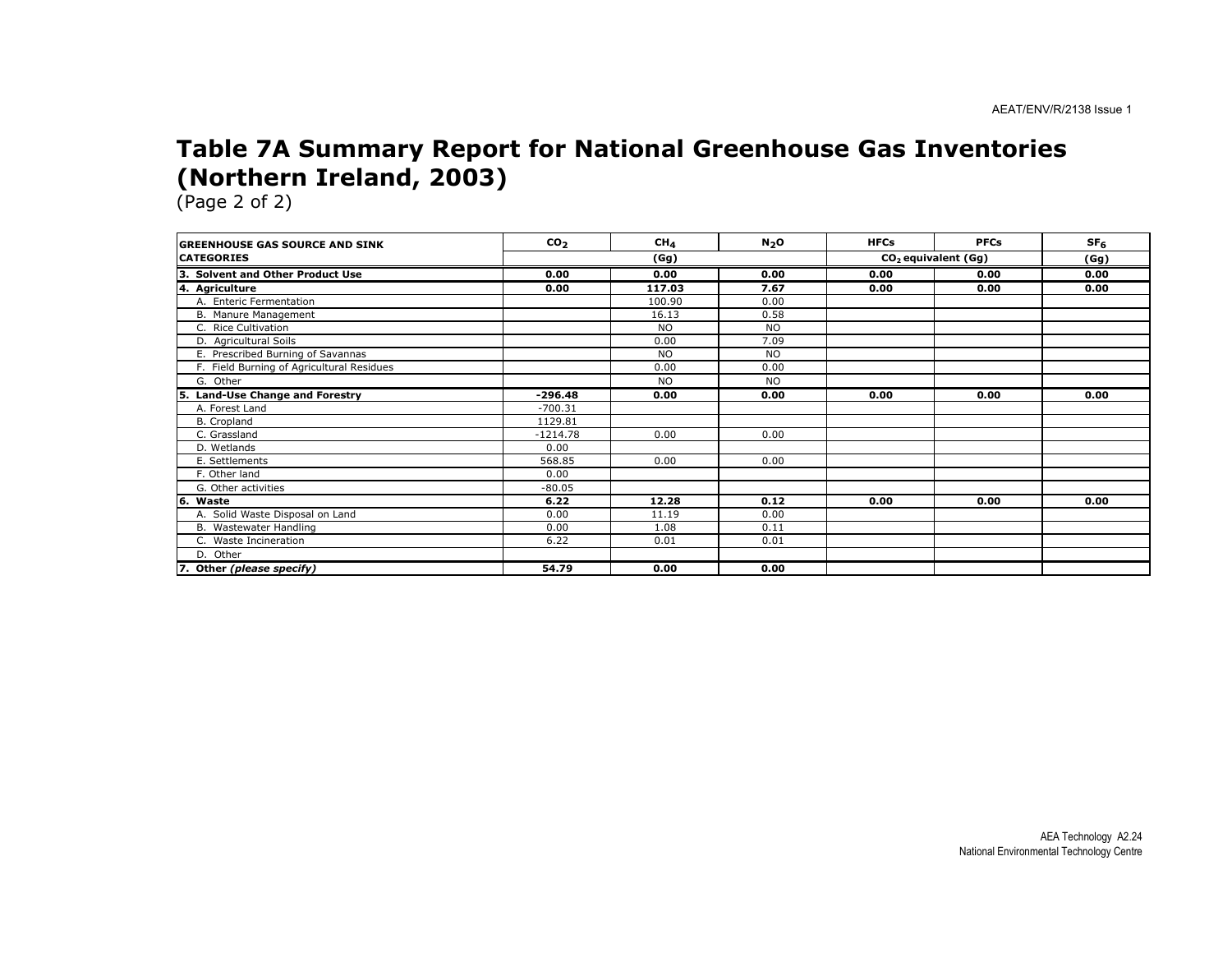#### Table 1 Sectoral Report for Energy (Northern Ireland, 2004)(Page 1 of 2)

| <b>GREENHOUSE GAS SOURCE AND SINK CATEGORIES</b>          | CO <sub>2</sub> | CH <sub>4</sub> | N <sub>2</sub> O |  |  |
|-----------------------------------------------------------|-----------------|-----------------|------------------|--|--|
|                                                           | (Gg)            |                 |                  |  |  |
| <b>Total Energy</b>                                       | 16,270          | 5               |                  |  |  |
| A. Fuel Combustion Activities (Sectoral Approach)         | 16,270          | 3.87            | 1.11             |  |  |
| 1. Energy Industries                                      | 4,794           | 0.07            | 0.08             |  |  |
| a. Public Electricity and Heat Production                 | 4,794           | 0.07            | 0.08             |  |  |
| b. Petroleum Refining                                     | 0               | 0.00            | 0.00             |  |  |
| c. Manufacture of Solid Fuels and Other Energy Industries | 0               | 0.00            | 0.00             |  |  |
| 2. Manufacturing Industries and Construction              | 2,370           | 0.10            | 0.15             |  |  |
| a. Iron and Steel                                         | 0               | 0.00            | 0.00             |  |  |
| b. Non-Ferrous Metals                                     | IE              | ΙE              | IΕ               |  |  |
| c. Chemicals                                              | IE              | IE              | IE               |  |  |
| d. Pulp, Paper and Print                                  | IE              | IE              | IE               |  |  |
| e. Food Processing, Beverages and Tobacco                 | IE              | IE              | IE               |  |  |
| f. Other (please specify)                                 | 2,370           | 0.10            | 0.15             |  |  |
| 3. Transport                                              | 5,064           | 0.26            | 0.64             |  |  |
| a. Civil Aviation                                         | 42              | 0.00            | 0.00             |  |  |
| b. Road Transportation                                    | 4,831           | 0.24            | 0.61             |  |  |
| c. Railways                                               | 33              | 0.00            | 0.01             |  |  |
| d. Navigation                                             | 150             | 0.01            | 0.01             |  |  |
| e. Other Transportation (please specify)                  | 8               | 0.00            | 0.00             |  |  |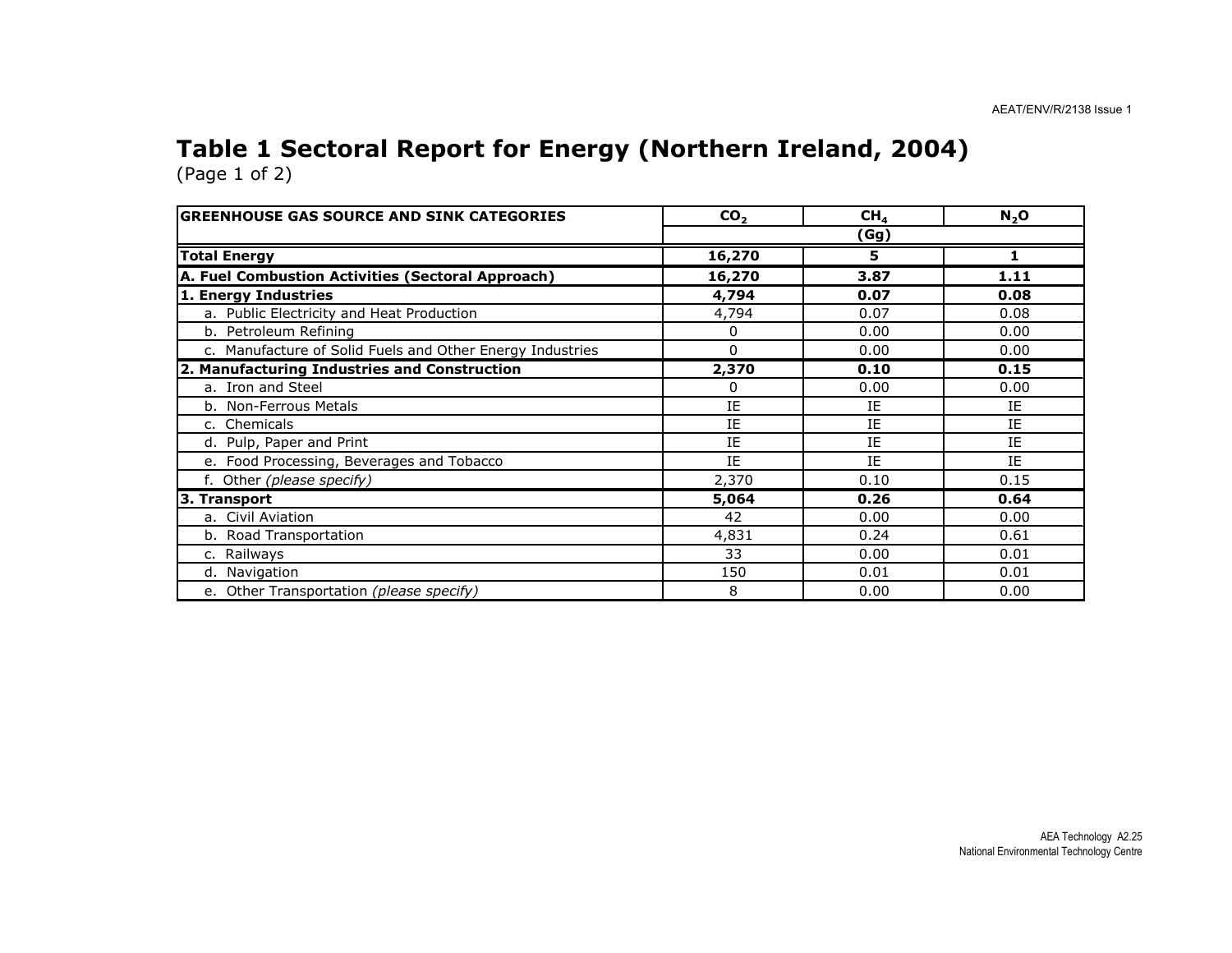#### Table 1 Sectoral Report for Energy (Northern Ireland, 2004)(Page 2 of 2)

| <b>GREENHOUSE GAS SOURCE AND SINK CATEGORIES</b> | CO <sub>2</sub> | CH <sub>4</sub> | N <sub>2</sub> O |  |  |
|--------------------------------------------------|-----------------|-----------------|------------------|--|--|
|                                                  | (Gg)            |                 |                  |  |  |
| 4. Other Sectors                                 | 3,982           | 3.43            | 0.24             |  |  |
| a. Commercial/Institutional                      | 188             | 0.02            | 0.00             |  |  |
| b. Residential                                   | 3,352           | 3.38            | 0.09             |  |  |
| c. Agriculture/Forestry/Fisheries                | 442             | 0.03            | 0.16             |  |  |
| 5. Other (Military Aircraft and Naval Vessels)   | 60              | 0.00            | 0.00             |  |  |
| <b>B. Fugitive Emissions from Fuels</b>          | 0               | 1.15            | 0.00             |  |  |
| 1. Solid Fuels                                   | $\mathbf 0$     | 0.00            | 0.00             |  |  |
| a. Coal Mining                                   | 0               | 0.00            | 0.00             |  |  |
| b. Solid Fuel Transformation                     | 0               | 0.00            | 0.00             |  |  |
| c. Other (please specify)                        | <b>NO</b>       | <b>NO</b>       | NO.              |  |  |
| 2. Oil and Natural Gas                           | 0               | 1.15            | 0.00             |  |  |
| a. Oil                                           | 0               | 0.00            | 0.00             |  |  |
| b. Natural Gas                                   | 0               | 1.15            | NO.              |  |  |
| c. Venting and Flaring                           | 0               | 0.00            | 0.00             |  |  |
| Flaring                                          | 0               | 0.00            | 0.00             |  |  |
| Venting                                          | 0               | 0.00            | NO.              |  |  |
| Memo Items: (2)                                  |                 |                 |                  |  |  |
| <b>International Bunkers</b>                     | <b>NA</b>       | <b>NA</b>       | <b>NA</b>        |  |  |
| Aviation                                         | <b>NA</b>       | <b>NA</b>       | <b>NA</b>        |  |  |
| Marine                                           | <b>NA</b>       | <b>NA</b>       | <b>NA</b>        |  |  |
| $ CO2$ Emissions from Biomass                    | <b>NE</b>       |                 |                  |  |  |

AEA Technology A2.26 National Environmental Technology Centre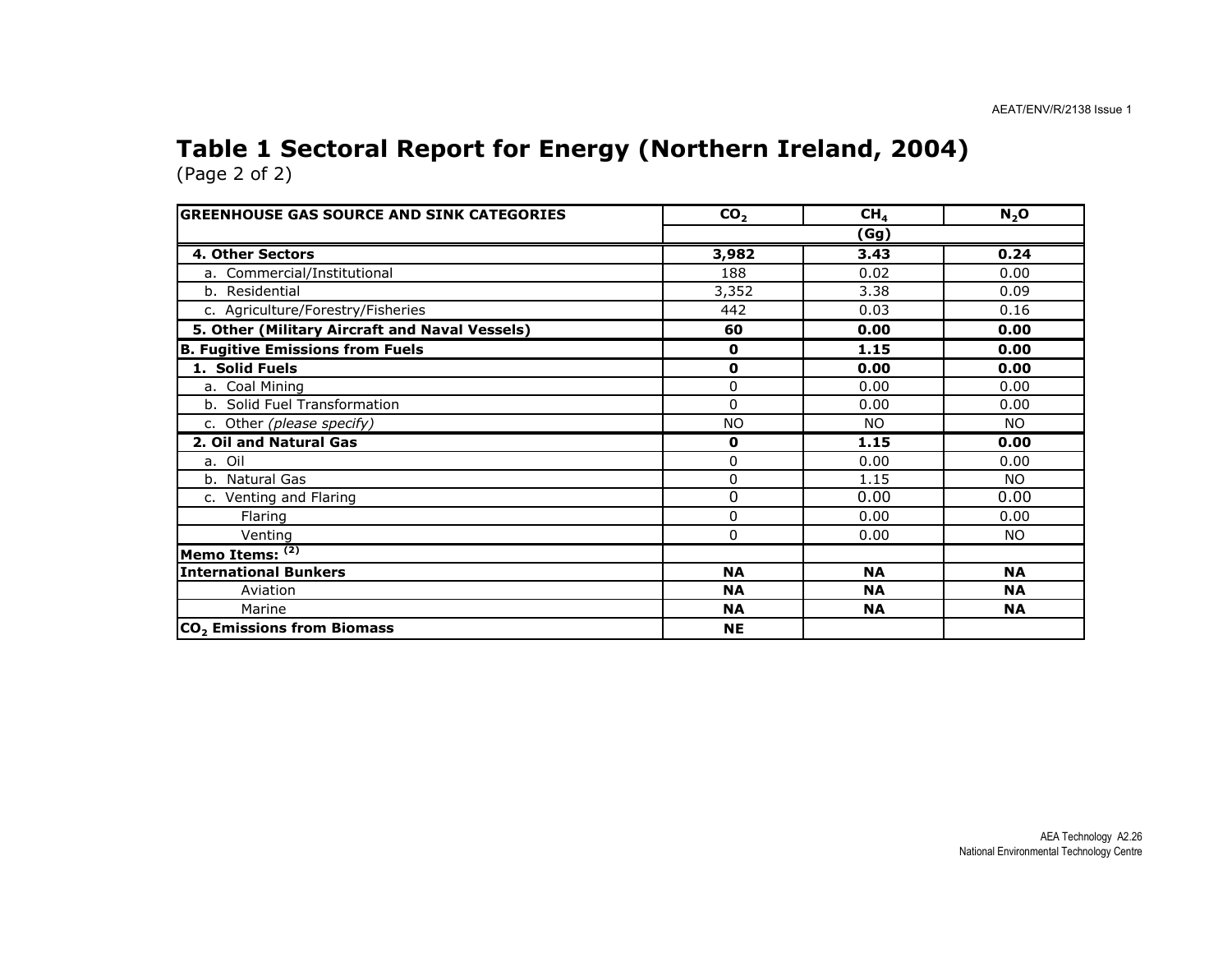# Table 2(I) Sectoral Report for Industrial Processes (Northern Ireland, 2004)

| <b>GREENHOUSE GAS SOURCE AND SINK</b>                        | CO <sub>2</sub> | CH <sub>4</sub> | N <sub>2</sub> O | <b>HFCs</b> | <b>PFCs</b>              | SF <sub>6</sub> |
|--------------------------------------------------------------|-----------------|-----------------|------------------|-------------|--------------------------|-----------------|
| <b>CATEGORIES</b>                                            |                 | (Gg)            |                  |             | <b>Gg CO2 Equivalent</b> |                 |
| Total Industrial Processes                                   | 237.76          | 0.00            | 0.00             | 244.37      | 0.00                     | 0.00            |
| A. Mineral Products                                          | 238             | 0.00            | 0.00             | 0.00        | 0.00                     | 0.00            |
| 1. Cement Production                                         | 229             | <b>NO</b>       | <b>NO</b>        | <b>NO</b>   | <b>NO</b>                | <b>NO</b>       |
| 2. Lime Production                                           | $\Omega$        | <b>NO</b>       | <b>NO</b>        | <b>NO</b>   | <b>NO</b>                | <b>NO</b>       |
| 3. Limestone and Dolomite Use                                | 3               | <b>NO</b>       | <b>NO</b>        | <b>NO</b>   | <b>NO</b>                | <b>NO</b>       |
| 4. Soda Ash Production and Use                               | 5               | <b>NO</b>       | <b>NO</b>        | <b>NO</b>   | <b>NO</b>                | <b>NO</b>       |
| 5. Asphalt Roofing                                           | <b>NE</b>       | <b>NO</b>       | NO.              | <b>NO</b>   | <b>NO</b>                | <b>NO</b>       |
| 6. Road Paving with Asphalt                                  | <b>NE</b>       | <b>NO</b>       | NO.              | <b>NO</b>   | <b>NO</b>                | <b>NO</b>       |
| 7. Other (fletton bricks)                                    | $\Omega$        | 0.00            | <b>NO</b>        | NO.         | <b>NO</b>                | <b>NO</b>       |
| <b>B.</b> Chemical Industry                                  | 0               | 0.00            | 0.00             | 0.00        | 0.00                     | 0.00            |
| 1. Ammonia Production                                        | $\Omega$        | <b>NE</b>       | <b>NO</b>        | <b>NO</b>   | <b>NO</b>                | <b>NO</b>       |
| 2. Nitric Acid Production                                    | <b>NO</b>       | <b>NO</b>       | 0.00             | <b>NO</b>   | <b>NO</b>                | <b>NO</b>       |
| 3. Adipic Acid Production                                    | <b>NO</b>       | <b>NO</b>       | 0.00             | <b>NO</b>   | <b>NO</b>                | <b>NO</b>       |
| 4. Carbide Production                                        | <b>NO</b>       | <b>NO</b>       | <b>NO</b>        | <b>NO</b>   | <b>NO</b>                | <b>NO</b>       |
| 5. Other (please specify)                                    | <b>NO</b>       | 0.00            | <b>NO</b>        | <b>NO</b>   | <b>NO</b>                | NO.             |
| <b>Metal Production</b>                                      | $\mathbf{o}$    | 0.00            | 0.00             | 0.00        | 0.00                     | 0.00            |
| 1. Iron and Steel Production                                 | 0.00            | 0.00            | 0.00             | <b>NO</b>   | <b>NO</b>                | <b>NO</b>       |
| 2. Ferroalloys Production                                    | IE              | <b>NE</b>       | NO.              | NO.         | <b>NO</b>                | NO.             |
| 3. Aluminium Production                                      | 0.00            | <b>NO</b>       | <b>NO</b>        | 0.00        | 0.00                     | 0.00            |
| 4. SF <sub>6</sub> Used in Aluminium and Magnesium Foundries | <b>NO</b>       | <b>NO</b>       | NO.              | 0.00        | 0.00                     | 0.00            |
| 5. Other (please specify)                                    | <b>NO</b>       | <b>NO</b>       | <b>NO</b>        | <b>NO</b>   | <b>NO</b>                | <b>NO</b>       |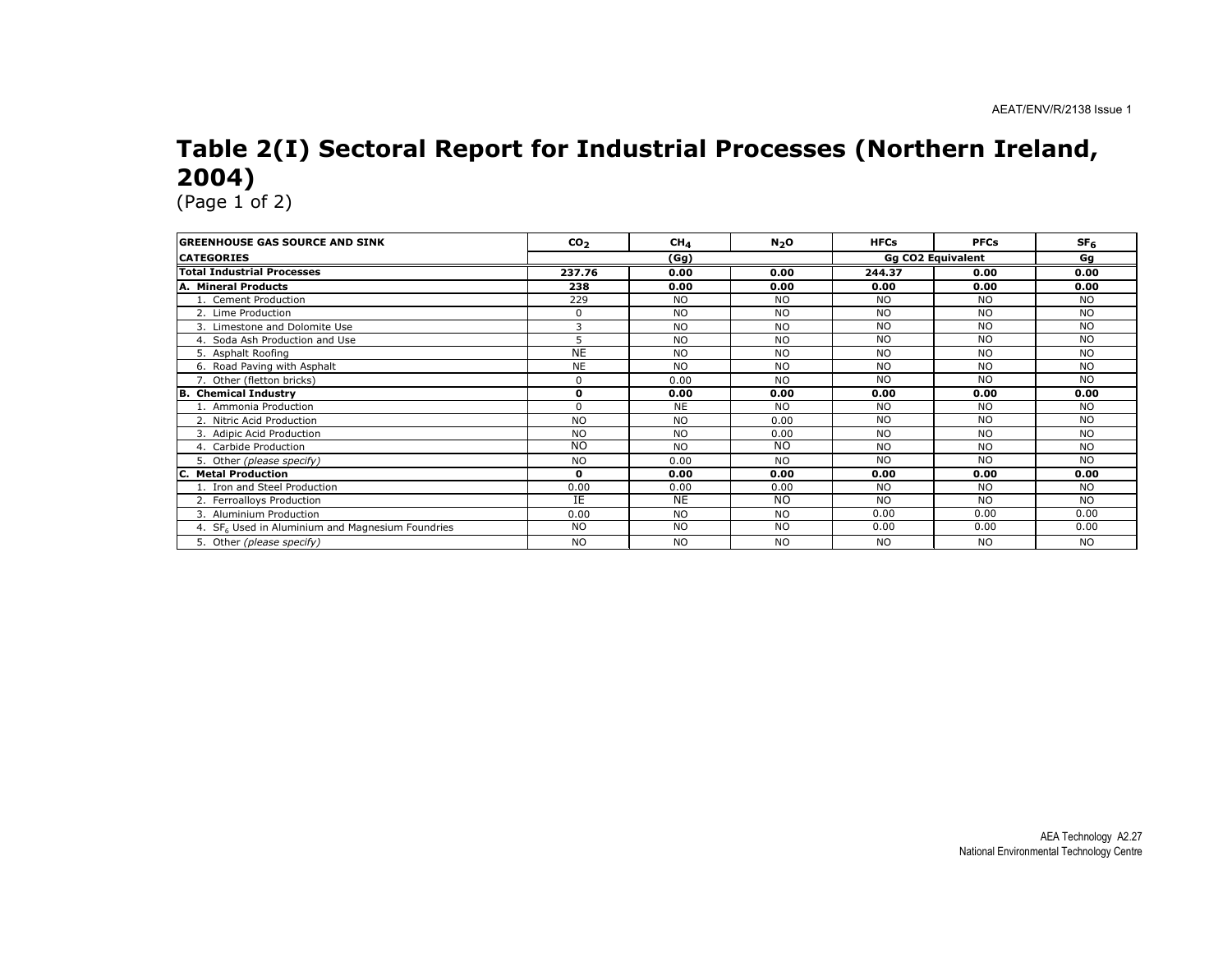# Table 2(I) Sectoral Report for Industrial Processes (Northern Ireland, 2004)

| <b>IGREENHOUSE GAS SOURCE AND SINK</b>          | CO <sub>2</sub> | CH <sub>4</sub> | N <sub>2</sub> O | <b>HFCs</b> | <b>PFCs</b>              | SF <sub>6</sub> |
|-------------------------------------------------|-----------------|-----------------|------------------|-------------|--------------------------|-----------------|
| <b>CATEGORIES</b>                               |                 | (Gg)            |                  |             | <b>Gg CO2 Equivalent</b> | Gq              |
| <b>D. Other Production</b>                      | 0.00            | 0.00            | 0.00             | 0.00        | 0.00                     | 0.00            |
| 1. Pulp and Paper                               | <b>NO</b>       | <b>NO</b>       | <b>NO</b>        | <b>NO</b>   | <b>NO</b>                | <b>NO</b>       |
| 2. Food and $Drink(2)$                          | IE              | <b>NO</b>       | <b>NO</b>        | <b>NO</b>   | <b>NO</b>                | <b>NO</b>       |
| E.<br>Production of Halocarbons and SF6         |                 |                 |                  | 0.00        | 0.00                     | 0.00            |
| 1. By-product Emissions                         | <b>NO</b>       | NO.             | <b>NO</b>        | 0.00        | 0.00                     | <b>NO</b>       |
| 2. Fugitive Emissions                           | <b>NO</b>       | <b>NO</b>       | <b>NO</b>        | 0.00        | 0.00                     | <b>NO</b>       |
| 3. Other (please specify)                       | <b>NO</b>       | NO.             | <b>NO</b>        | <b>NO</b>   | <b>NO</b>                | <b>NO</b>       |
| F. Consumption of Halocarbons and SF6           | 0.00            | 0.00            | 0.00             | 244.37      | 0.00                     | 0.00            |
| 1. Refrigeration and Air Conditioning Equipment | N <sub>O</sub>  | NO.             | <b>NO</b>        | 143.56      | 0.00                     | <b>NO</b>       |
| 2. Foam Blowing                                 | <b>NO</b>       | <b>NO</b>       | <b>NO</b>        | 14.55       | 0.00                     | <b>NO</b>       |
| 3. Fire Extinguishers                           | <b>NO</b>       | <b>NO</b>       | <b>NO</b>        | 8.33        | 0.00                     | <b>NO</b>       |
| 4. Aerosols/ Metered Dose Inhalers              | <b>NO</b>       | <b>NO</b>       | <b>NO</b>        | 73.90       | 0.00                     | <b>NO</b>       |
| 5. Solvents                                     | <b>NO</b>       | NO.             | <b>NO</b>        | 0.96        | 0.00                     | <b>NO</b>       |
| Semiconductor Manufacture<br>6.                 | <b>NO</b>       | <b>NO</b>       | <b>NO</b>        | <b>NO</b>   | <b>NO</b>                | NO.             |
| 7. Electrical Equipment                         | <b>NO</b>       | <b>NO</b>       | <b>NO</b>        | <b>NO</b>   | <b>NO</b>                | <b>NO</b>       |
| 8. Other (please specify)                       | <b>NO</b>       | NO.             | <b>NO</b>        | 3.07        | 0.00                     | 0.00            |
| G. Other (please specify)                       | 0.00            | 0.00            | 0.00             | 0.00        | 0.00                     | 0.00            |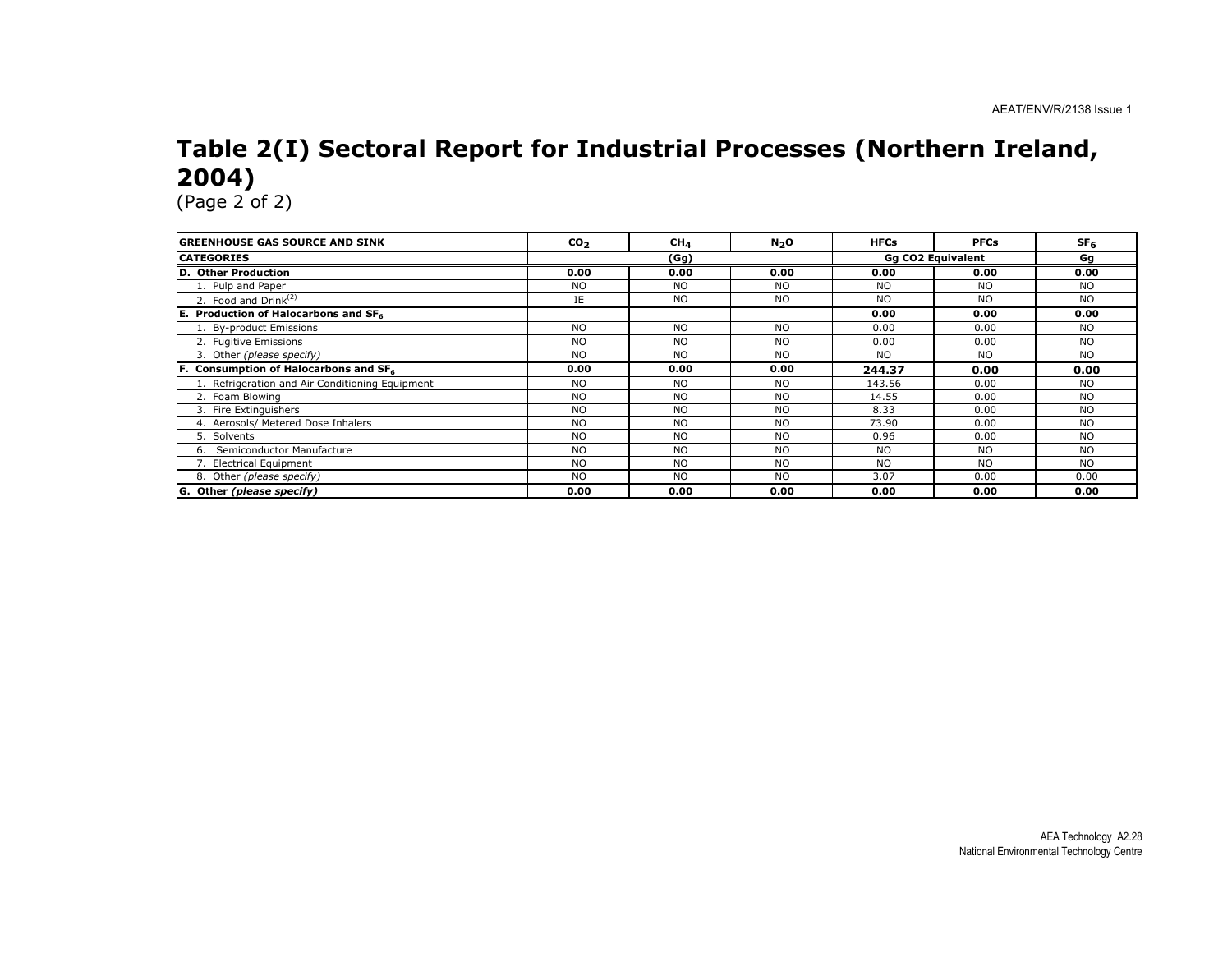#### Table 4 Sectoral Report for Agriculture (Northern Ireland, 2004)(Page 1 of 2)

| <b>GREENHOUSE GAS SOURCE AND SINK</b> |                                | CH <sub>4</sub> | N <sub>2</sub> O |
|---------------------------------------|--------------------------------|-----------------|------------------|
| <b>CATEGORIES</b>                     |                                | <u>(Gg)</u>     |                  |
| <b>Total Agriculture</b>              |                                | 116.24          | 7.33             |
|                                       | <b>A. Enteric Fermentation</b> | 100.46          | 0.00             |
| 1.                                    | Cattle                         | 88.94           | N <sub>O</sub>   |
| 2.                                    | <b>Buffalo</b>                 | <b>NO</b>       | <b>NO</b>        |
| 3.                                    | Sheep                          | 10.70           | <b>NO</b>        |
| 4.                                    | Goats                          | 0.01            | <b>NO</b>        |
| 5.                                    | Camels and Llamas              | NO.             | <b>NO</b>        |
| 6.                                    | Horses                         | 0.17            | <b>NO</b>        |
| 7.                                    | Mules and Asses                | <b>NO</b>       | <b>NO</b>        |
| 8.                                    | Swine                          | 0.64            | N <sub>O</sub>   |
| 9.                                    | Poultry                        | $\Omega$        | <b>NO</b>        |
|                                       | 10. Other (Deer)               | 0.00            | N <sub>O</sub>   |
|                                       | <b>B. Manure Management</b>    | 15.78           | 0.55             |
| 1.                                    | Cattle                         | 13.03           | 0.00             |
| 2.                                    | Buffalo                        | <b>NO</b>       | <b>NO</b>        |
| 3.                                    | Sheep                          | 0.25            | 0.00             |
| 4.                                    | Goats                          | 0.00            | 0.00             |
| 5.                                    | Camels and Llamas              | NO.             | NO.              |
| 6.                                    | Horses                         | 0.01            | 0.00             |
| 7.                                    | Mules and Asses                | <b>NO</b>       | <b>NO</b>        |
| 8.                                    | Swine                          | 1.27            | 0.00             |
| 9.                                    | Poultry                        | 1.22            | 0.00             |
| 9a. Deer                              |                                | 0.00            | 0.00             |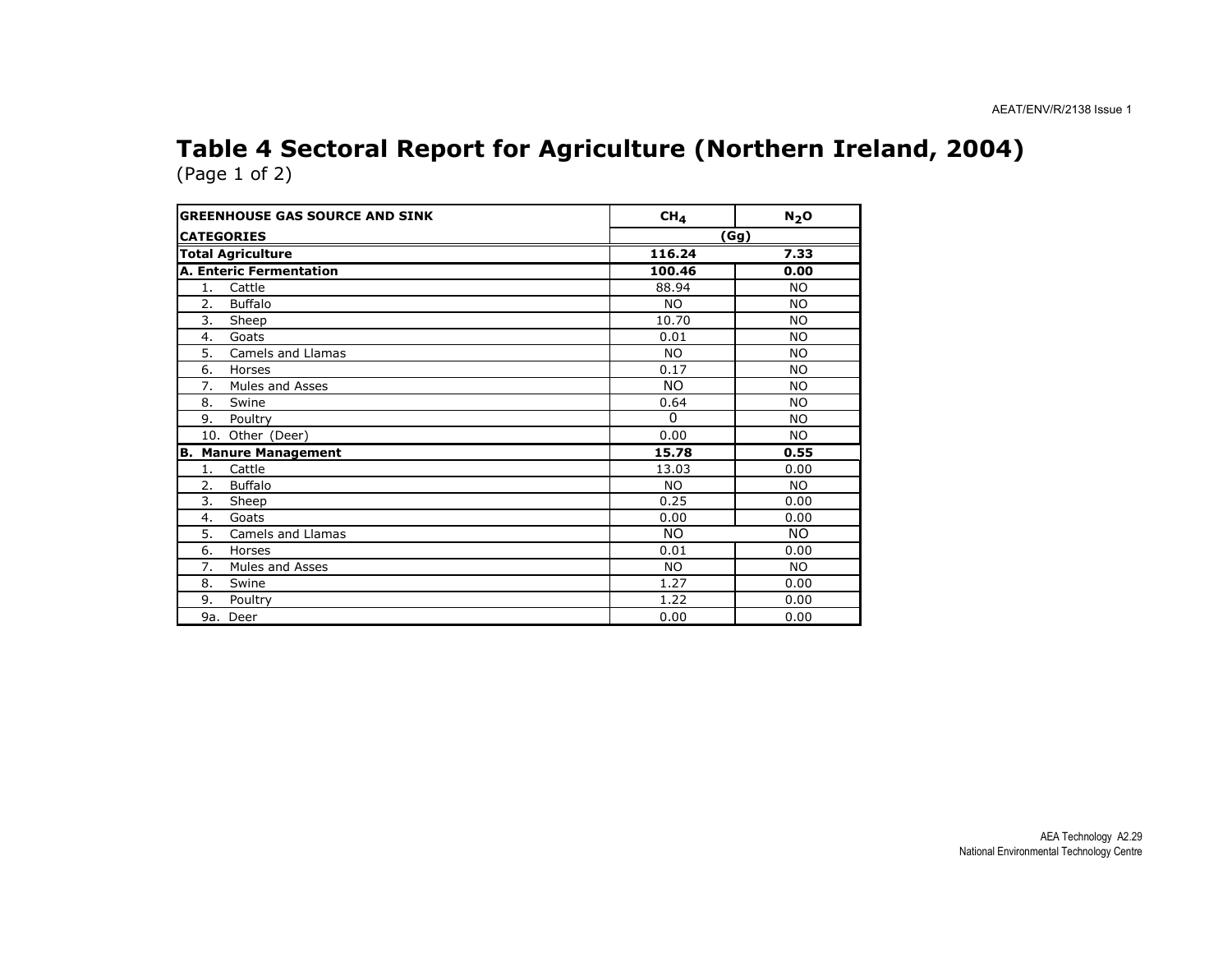#### Table 4 Sectoral Report for Agriculture (Northern Ireland, 2004)(Page 2 of 2)

| <b>GREENHOUSE GAS SOURCE AND SINK</b>       | CH <sub>4</sub> | $N_2$ O   |
|---------------------------------------------|-----------------|-----------|
| <b>CATEGORIES</b>                           | (Gg)            |           |
| <b>B. Manure Management (continued)</b>     |                 |           |
| 10. Anaerobic Lagoons                       |                 | NO.       |
| 11. Liquid Systems                          |                 | 0.02      |
| 12. Solid Storage and Dry Lot               |                 | 0.50      |
| 13. Other (Poultry Litter, Stables etc)     |                 | 0.03      |
|                                             |                 |           |
| <b>C. Rice Cultivation</b>                  | <b>NO</b>       | <b>NO</b> |
| D. Agricultural Soils <sup>(1)</sup>        | NE              | 6.79      |
| <b>Prescribed Burning of Savannas</b><br>Е. | <b>NO</b>       | <b>NO</b> |
| F. Field Burning of Agricultural Residues   | 0.00            | 0.00      |
| 1. Cereals                                  | 0.00            | 0.00      |
| 2. Pulse                                    | <b>NO</b>       | <b>NO</b> |
| 3. Tuber and Root                           | <b>NO</b>       | NO.       |
| 4. Sugar Cane                               | <b>NO</b>       | NO.       |
| 5. Other (Linseed)                          | 0.00            | 0.00      |
| G. Other                                    | 0.00            | 0.00      |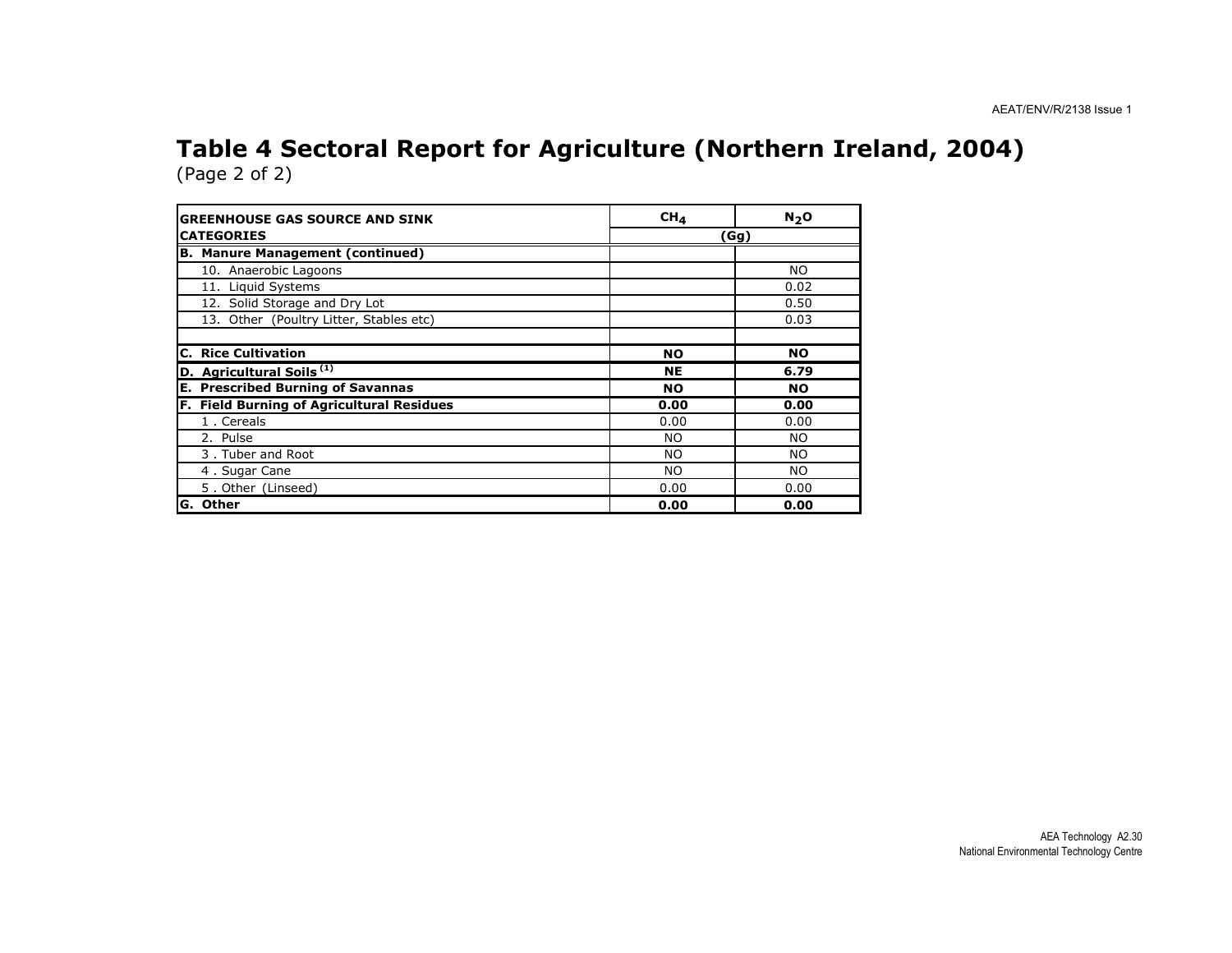#### Table 5 Sectoral Report for Land Use Change and Forestry (Northern Ireland, 2004)

| <b>IGREENHOUSE GAS SOURCE AND SINK</b> | CO <sub>2</sub> | CH <sub>4</sub> | N <sub>2</sub> O |
|----------------------------------------|-----------------|-----------------|------------------|
| <b>ICATEGORIES</b>                     |                 | (Gg)            |                  |
| 5. Land-Use Change and Forestry        | $-307.03$       | 0.00            | 0.00             |
| A. Forest Land                         | $-705.2$        |                 |                  |
| B. Cropland                            | 1123            |                 |                  |
| C. Grassland                           | $-1228$         | 0.00            | 0.00             |
| D. Wetlands                            | 0.00            |                 |                  |
| E. Settlements                         | 569.0           | 0.00            | 0.00             |
| F. Other land                          | 0.00            |                 |                  |
| G. Other activities                    | $-65.79$        |                 |                  |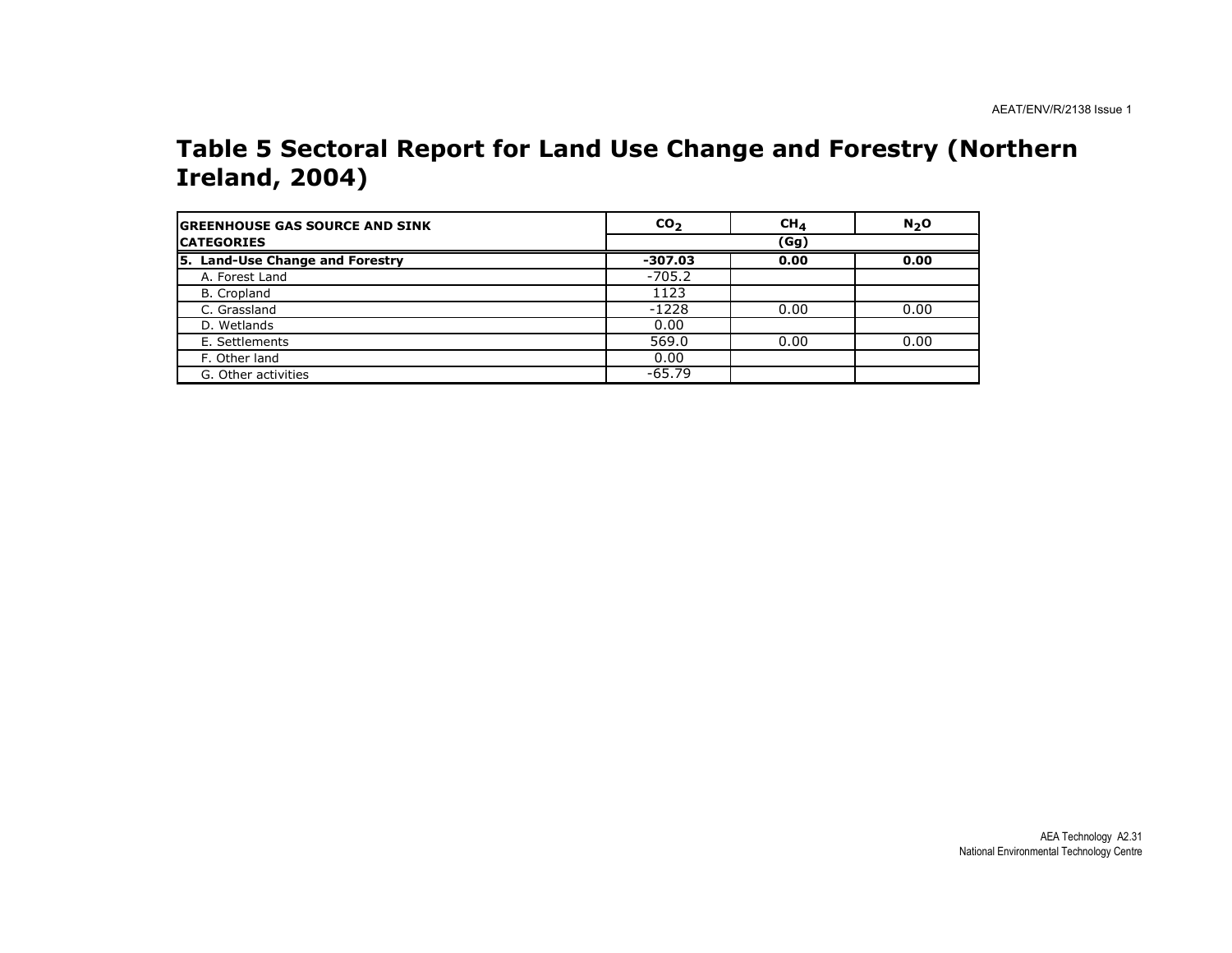## Table 6 Sectoral Report for Waste (Northern Ireland, 2004)

| <b>GREENHOUSE GAS SOURCE AND SINK CATEGORIES</b> | CO <sub>2</sub> | CH <sub>4</sub> | $N_2$ O |
|--------------------------------------------------|-----------------|-----------------|---------|
|                                                  |                 | (Gg)            |         |
| <b>Total Waste</b>                               | 6.21            | 12.25           | 0.12    |
| A. Solid Waste Disposal on Land                  | 0.00            | 11.16           | 0.00    |
| 1. Managed Waste Disposal on Land                | 0.00            | 11.16           | 0.00    |
| 2. Unmanaged Waste Disposal Sites                |                 |                 |         |
| 3. Other (please specify)                        |                 |                 |         |
|                                                  |                 |                 |         |
| B. Wastewater Handling                           |                 | 1.08            | 0.11    |
| 1. Industrial Wastewater                         |                 |                 |         |
| 2. Domestic and Commercial Wastewater            | 0.00            | 1.08            | 0.11    |
| 3. Other (please specify)                        |                 |                 |         |
| <b>C. Waste Incineration</b>                     | 6.21            | 0.01            | 0.01    |
| D. Other (please specify)                        |                 |                 |         |
|                                                  |                 |                 |         |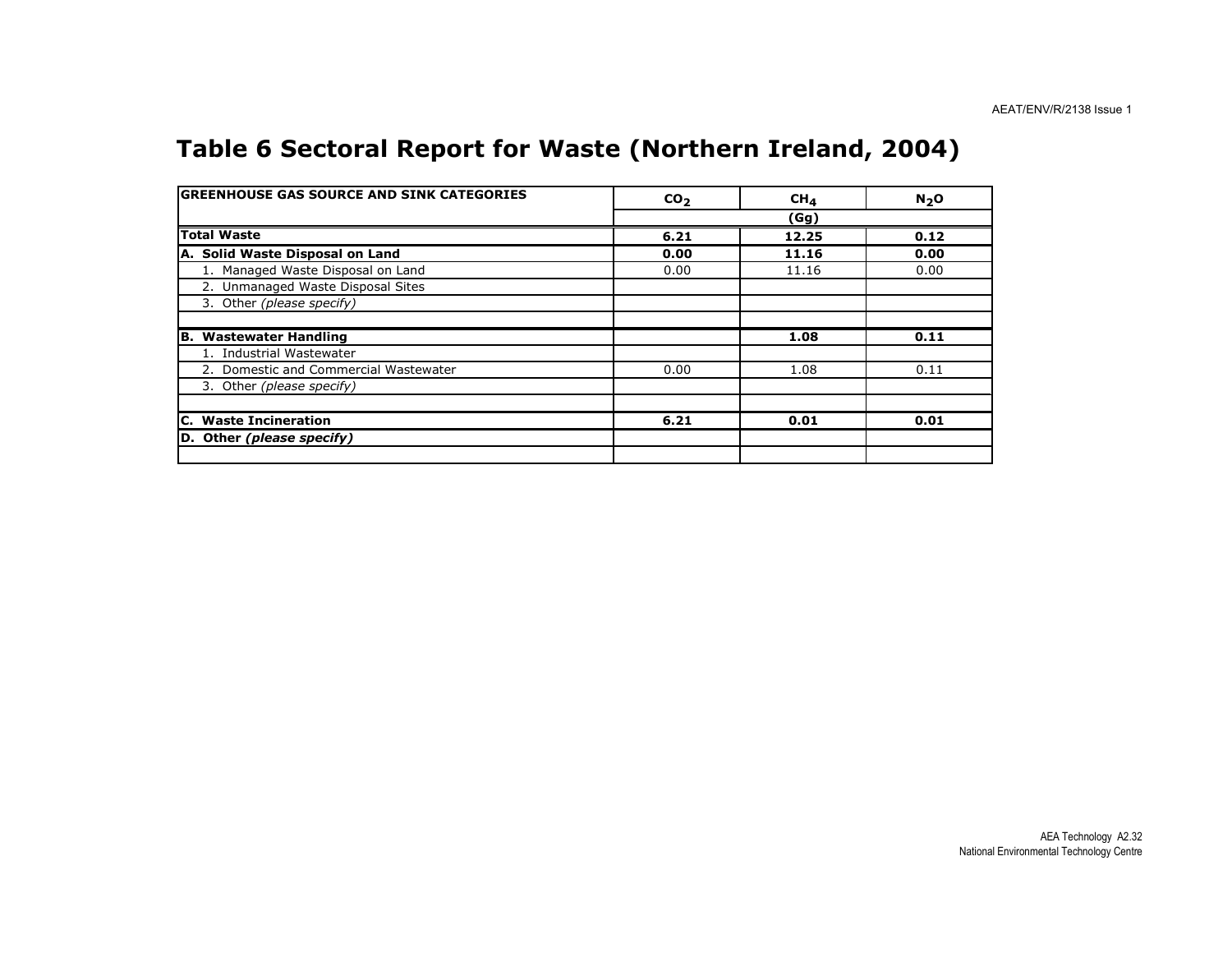### Table 7A Summary Report for National Greenhouse Gas Inventories (Northern Ireland, 2004)

| <b>IGREENHOUSE GAS SOURCE AND SINK</b>       | CO <sub>2</sub> | CH <sub>4</sub> | $N_2$ O | <b>HFCs</b> | <b>PFCs</b>           | SF <sub>6</sub> |
|----------------------------------------------|-----------------|-----------------|---------|-------------|-----------------------|-----------------|
| <b>CATEGORIES</b>                            |                 | (Gg)            |         |             | $CO2$ equivalent (Gg) |                 |
| <b>Total National Emissions and Removals</b> | 16,262          | 133.51          | 8.56    | 244.37      | 0.00                  | 0.00            |
| 1. Energy                                    | 16,270          | 5.02            | 1.11    | 0.00        | 0.00                  | 0.00            |
| A. Fuel Combustion                           | 16,270          | 3.87            | 1.11    |             |                       |                 |
| 1. Energy Industries                         | 4,794           | 0.07            | 0.08    |             |                       |                 |
| 2. Manufacturing Industries and Construction | 2,370           | 0.10            | 0.15    |             |                       |                 |
| 3. Transport                                 | 5,064           | 0.26            | 0.64    |             |                       |                 |
| 4. Other Sectors                             | 3,982           | 3.43            | 0.24    |             |                       |                 |
| 5. Other                                     | 60              | 0.00            | 0.00    |             |                       |                 |
| B. Fugitive Emissions from Fuels             | 0.00            | 1.15            | 0.00    |             |                       |                 |
| 1. Solid Fuels                               | 0.00            | 0.00            | 0.00    |             |                       |                 |
| 2. Oil and Natural Gas                       | 0.00            | 1.15            | 0.00    |             |                       |                 |
| <b>Industrial Processes</b>                  | 238             | 0.00            | 0.00    | 244.37      | 0.00                  | 0.00            |
| A. Mineral Products                          | 238             | 0.00            | 0.00    | 0.00        | 0.00                  | 0.00            |
| B. Chemical Industry                         | 0.00            | 0.00            | 0.00    | 0.00        | 0.00                  | 0.00            |
| C. Metal Production                          | 0.00            | 0.00            | 0.00    | 0.00        | 0.00                  | 0.00            |
| D. Other Production <sup>(3)</sup>           | 0.00            | 0.00            | 0.00    | 0.00        | 0.00                  | 0.00            |
| E. Production of Halocarbons and SF6         | 0.00            | 0.00            | 0.00    | 0.00        | 0.00                  | 0.00            |
| F. Consumption of Halocarbons and SF6        | 0.00            | 0.00            | 0.00    | 244.37      | 0.00                  | 0.00            |
| G. Other                                     | 0.00            | 0.00            | 0.00    | 0.00        | 0.00                  | 0.00            |